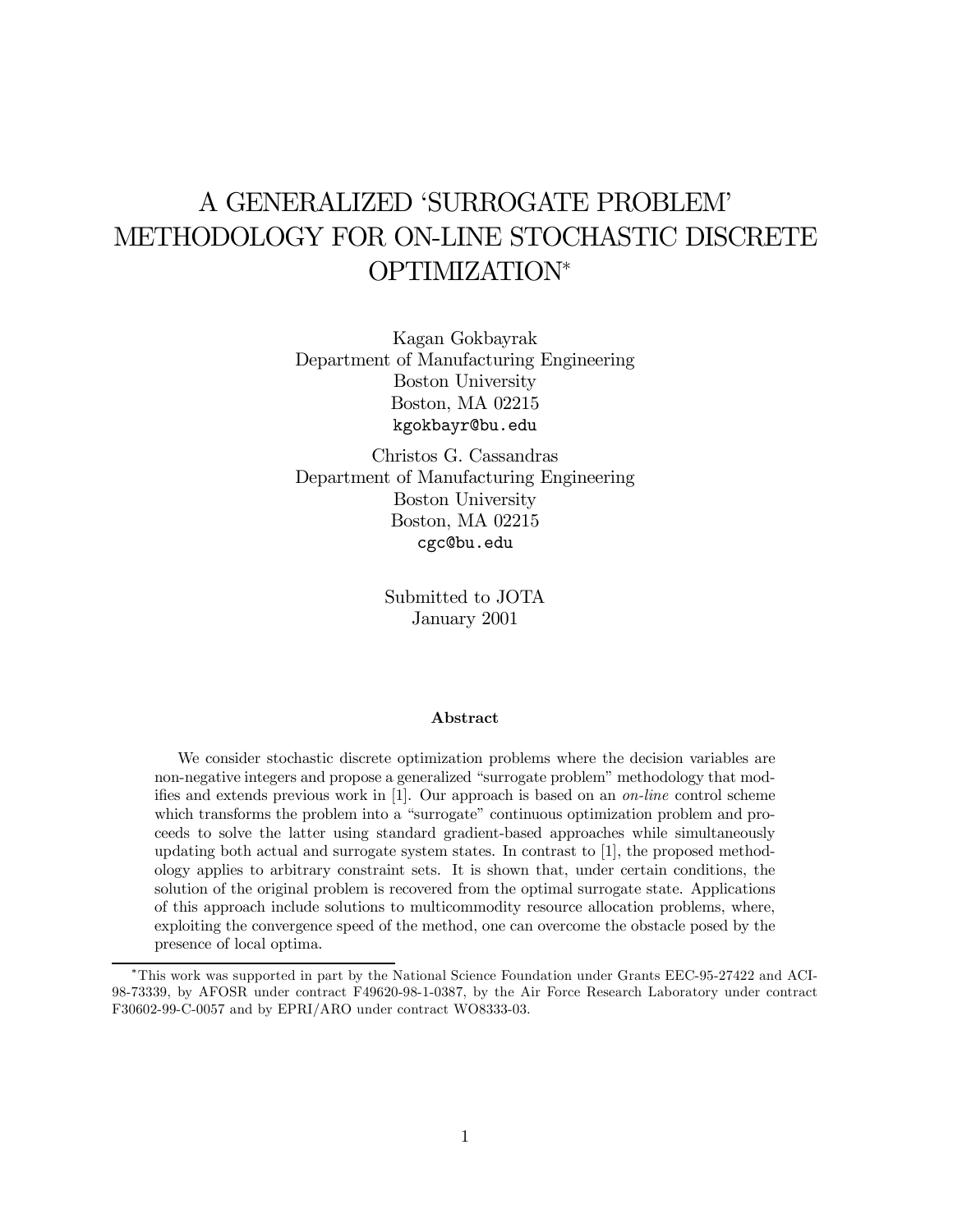# 1 Introduction

We consider stochastic discrete optimization problems where the decision variables are nonnegative integers. Problems of this type abound, for instance, in manufacturing systems and communication networks. In a manufacturing system setting, examples include the classic buffer allocation problem, where  $K$  buffer slots are to be distributed over  $N$  manufacturing workstations so as to optimize performance criteria involving throughput or mean system time; a variant of this problem involving the use of kanban (rather than buffer slots) to be allocated to different workstations  $[2]$ ; and determining the optimal lot size for each of N different part types sharing resources in a production facility with setup delays incurred when a switch from a lot of one part type to another occurs  $[3]$ . In a communication network setting, similar buffer allocation issues arise, as well as transmission scheduling problems where a fixed number of time slots forming a "frame" must be allocated over several call types [4]. Such optimization problems are also very common in any discrete resource allocation setting [5], as well as in control policies for Discrete Event Systems (DES) that are parameterized by discrete variables such as thresholds or hedging points.

The optimization problem we are interested in is of the general form

$$
\min_{r \in A_d} J_d(r) = E[L_d(r, \omega)] \tag{1}
$$

where  $r \in \mathbb{Z}_{+}^{N}$  is a decision vector or "state" and  $A_d$  represents a constraint set. In a stochastic setting, let  $L_d(r, \omega)$  be the cost incurred over a specific sample path  $\omega$  when the state is r and  $J_d(r) = E[L_d(r, \omega)]$  be the expected cost of the system operating under r. The sample space is  $\Omega = [0, 1]^\infty$ , that is,  $\omega \in \Omega$  is a sequence of random numbers from  $[0, 1]$  used to generate a sample path of the system. The cost functions are defined as  $L_d : A_d \times \Omega \to \mathbb{R}$  and  $J_d : A_d \to \mathbb{R}$ , and the expectation is defined with respect to a probability space  $(\Omega, \Im, P)$  where  $\Im$  is an appropriately defined  $\sigma$ -field on  $\Omega$  and P is a conveniently chosen probability measure. In the sequel, ' $\omega$ ' is dropped from  $L_d(r, \omega)$  and, unless otherwise noted, all costs will be over the same sample path.

The problem (1) is a notoriously hard stochastic integer programming problem. Even in a deterministic setting, where  $J_d(r) = L_d(r)$ , this class of problems is NP-hard (see [5], [6] and references therein). In some cases, depending upon the form of the objective function  $J_d(r)$  $(e.g., separability, convexity)$ , efficient algorithms based on finite-stage dynamic programming or generalized Lagrange relaxation methods are known (see [5] for a comprehensive discussion on aspects of deterministic resource allocation algorithms). Alternatively, if no a priori information is known about the structure of the problem, then some form of a search algorithm is employed (e.g., Simulated Annealing [7], Genetic Algorithms [8]).

When the system operates in a stochastic environment (e.g., in a resource allocation setting, users request resources at random time instants or hold a particular resource for a random period of time) and no closed-form expression for  $E[L_d(r)]$  is available, the problem is further complicated by the need to estimate  $E[L_d(r)]$ . This generally requires Monte Carlo simulation or direct measurements made on the actual system. Most known approaches are based on some form of random search, as in algorithms proposed by Yan and Mukai [9], Gong et al [10], Shi and Olafsson [11]. Another recent contribution to this area involves the ordinal optimization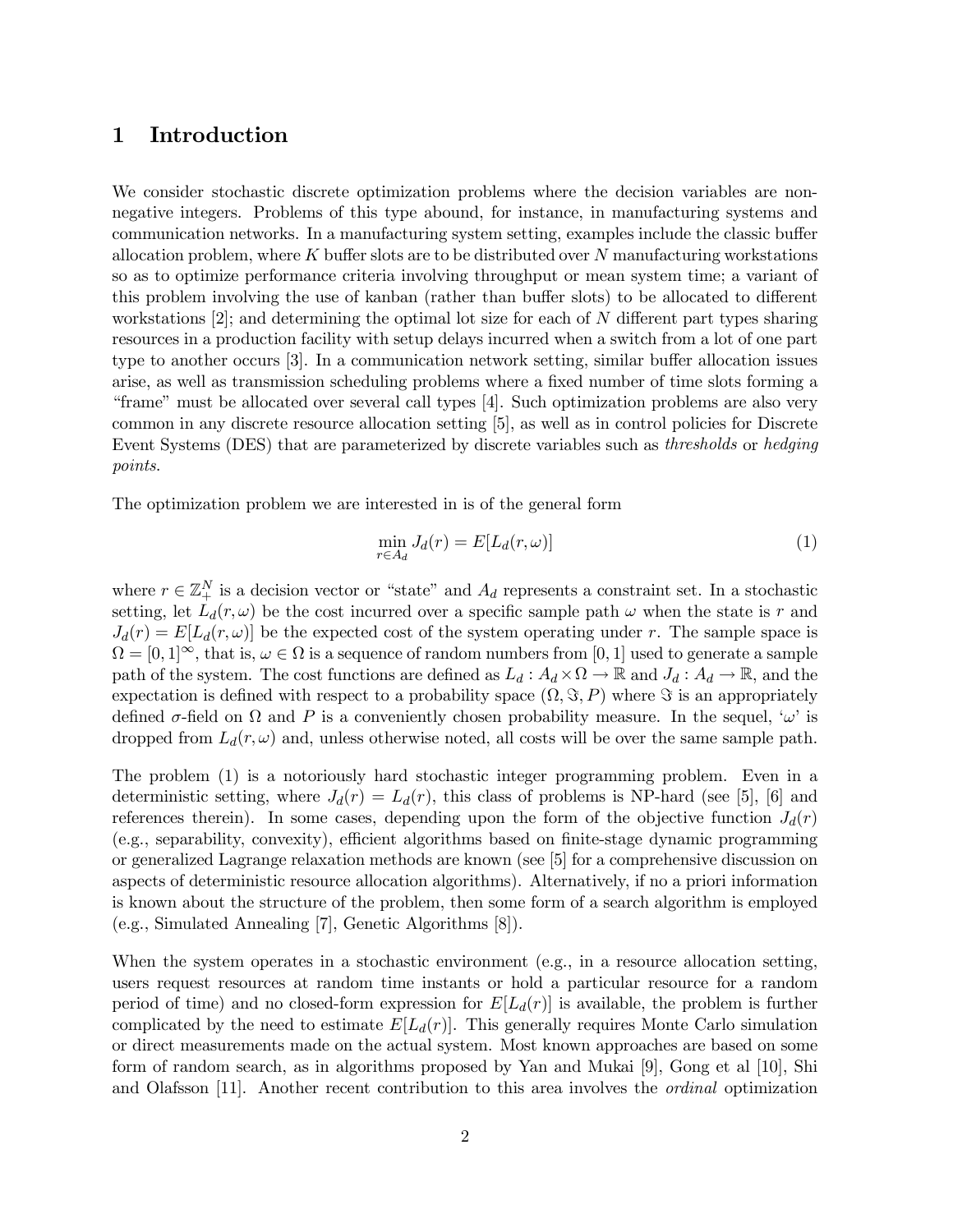approach presented in [12] and used in [13] to solve a class of resource allocation problems. Even though the approach in [13] yields a fast algorithm, it is still constrained to iterate so that every step involves the transfer of no more than a single resource from one user to some other user. One can expect, however, that much faster improvements can be realized in a scheme allowed to reallocate multiple resources from users whose cost-sensitivities are small to users whose sensitivities are much larger. This is precisely the rationale of most gradient-based continuous optimization schemes, where the gradient is a measure of this sensitivity.

With this motivation in mind, a new approach was proposed in [1] based on the following idea: The discrete optimization problem (1) is transformed into a "surrogate" continuous optimization problem which is solved using standard gradient-based methods; its solution is then transformed back into a solution of the original problem. Moreover, this process is designed explicitly for on-line operation. That is, at every iteration step in the solution of the surrogate continuous optimization problem, the surrogate continuous state is immediately transformed into a feasible discrete state  $r$ . This is crucial, since whatever information is used to drive the process (e.g., sensitivity estimates) can only be obtained from a sample path of the *actual* system operating under  $r$ . It was shown in  $[1]$  that for resource allocation problems, where the constraint set is of the form  $A_d = \left\{r : \sum_{i=1}^N r_i = K\right\}$ , the solution of (1) can be recovered from the solution of the surrogate continuous optimization problem; the latter is obtained using a stochastic approximation algorithm which converges under standard technical conditions.

The contributions of this paper are the following. First, we generalize the methodology presented in [1] to problems of the form (1) which are not necessarily limited to constraints such as  $\int$  $A_d =$  $r:\sum_{i=1}^{N} r_i = K$ , including the possibility of unconstrained problems. Second, we modify the approach developed in [1] in order to improve its computational efficiency. In particular, computational efficiency is gained in the following respects:

- 1. A crucial aspect of the "surrogate problem" method is the fact that the surrogate state, denoted by  $\rho \in \mathbb{R}^N_+$ , can be expressed as a convex combination of at most  $N+1$  points in  $A_d$ , where N is the dimensionality of  $r \in A_d$ . Determining such points is not a simple task. In [1], this was handled using the Simplex Method of Linear Programming, which can become inefficient for large values of  $N$ . In this paper, we show that for any surrogate state  $\rho$ , a selection set  $S(\rho)$  of such  $N+1$  points, not necessarily in  $A_d$ , can be identified through a simple algorithm of linear complexity. Moreover, this algorithm applies to any problem of the form  $(1)$ , not limited to any special type of constraint set  $A_d$ .
- 2. In solving the surrogate continuous optimization problem, a surrogate objective function is defined whose gradient is estimated in order to drive a stochastic approximation type of algorithm. The gradient estimate computation in [1] involves the inversion of an  $N \times N$ matrix. In this paper, we show that this is not needed if one makes use of the selection set  $S(\rho)$  mentioned above, and the gradient estimate computation is greatly simplified.

The price to pay for the generalization of the approach is the difficulty in establishing a general result regarding the recovery of the solution of (1) from the solution of the surrogate problem as was done in our earlier work [1]. We are able, however, to still do so for two interesting cases.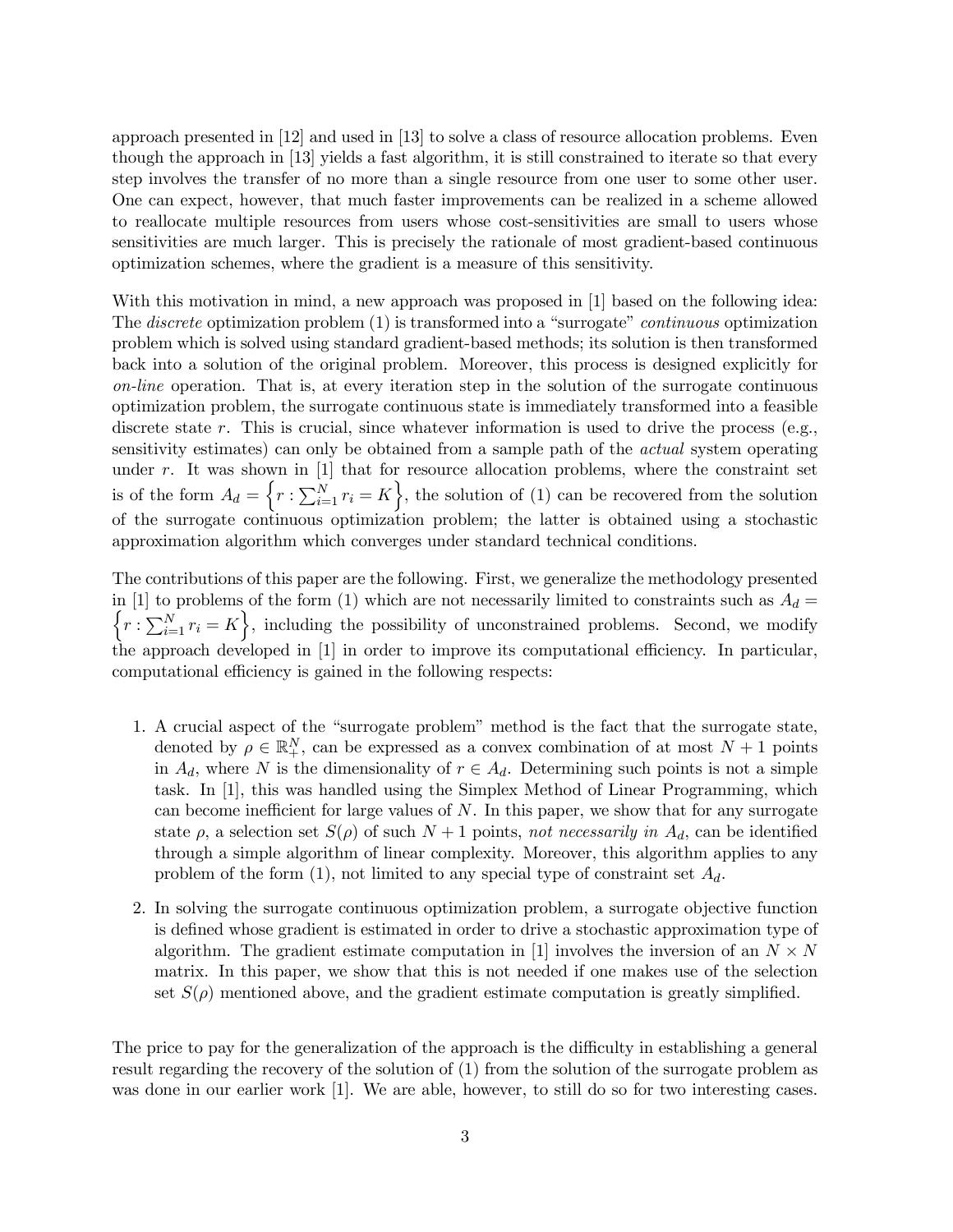Despite this difficulty, the empirical evidence to date indicates that this generalized methodology provides the optimal solutions under appropriate technical conditions guaranteeing convergence of a stochastic approximation scheme.

A third contribution of this paper is in tackling a class of particularly hard multicommodity discrete optimization problems, where multiple local optima typically exist. Exploiting the convergence speed of the surrogate method, we present, as an application of the proposed approach, a systematic means for solving such combinatorially hard problems.

The rest of the paper is organized as follows. In Section 2, we give an overview of our basic approach. In Section 3, we present the key results enabling us to transform a discrete stochastic optimization problem into a "surrogate" continuous optimization problem. In Section 4, we discuss the construction of appropriate "surrogate" cost functions for our approach and the evaluation of their gradients. Section 5 discusses how to recover the solution of the original problem from that of the "surrogate" problem. Section 7 contains some numerical examples and applications and describes how the "surrogate problem" method is used to solve multicommodity resource allocation problems that exhibit multiple local optima.

# 2 Basic approach for on-line control

In the sequel, we shall adopt the following notational conventions as in [1]. We shall use subscripts to indicate components of a vector (e.g.,  $r_i$  is the *i*th component of r). We shall use superscripts to index vectors belonging to a particular set (e.g.,  $r^j$  is the jth vector within a subset of  $\mathbb{Z}_{+}^{N}$  that contains such vectors). Finally, we reserve the index n as a subscript that denotes iteration steps and not vector components (e.g.,  $r_n$  is the value of r at the nth step of an iterative scheme, not the *n*th component of  $r$ ).

The expected cost function  $J_d(r)$  is generally nonlinear in r, a vector of integer-valued decision variables, therefore (1) is a nonlinear integer programming problem. One common method for solving this problem is to relax the integer constraints on all  $r_i$  so that they can be regarded as continuous (real-valued) variables and then to apply standard optimization techniques such as gradient-based algorithms. Let the "relaxed" set  $A_c$  contain the original constraint set  $A_d$ and define  $\bar{L}_c : \mathbb{R}_+^N \times \Omega \to \mathbb{R}$  to be the cost function over a specific sample path. As before let us drop ' $\omega$ ' from  $\bar{L}_c(\rho,\omega)$  and agree that unless otherwise noted all costs will be over the same sample path. The resulting "surrogate" problem then becomes: Find  $\rho^*$  that minimizes the "surrogate" expected cost function  $J_c : \mathbb{R}^N_+ \to \mathbb{R}$  over the continuous set  $A_c$ , i.e.,

$$
J_c(\rho^*) = \min_{\rho \in A_c} J_c(\rho) = E[\bar{L}_c(\rho)]
$$
\n(2)

where  $\rho \in \mathbb{R}_{+}^{N}$ , is a real-valued state, and the expectation is defined on the same probability space  $(\Omega, \Im, P)$  as described earlier. Assuming an optimal solution  $\rho^*$  can be determined, this state must then be mapped back into a discrete vector by some means (usually, some form of truncation). Even if the final outcome of this process can recover the actual  $r^*$  in (1), this approach is strictly limited to *off-line* analysis: When an iterative scheme is used to solve the problem in (2) (as is usually the case except for very simple problems of limited interest), a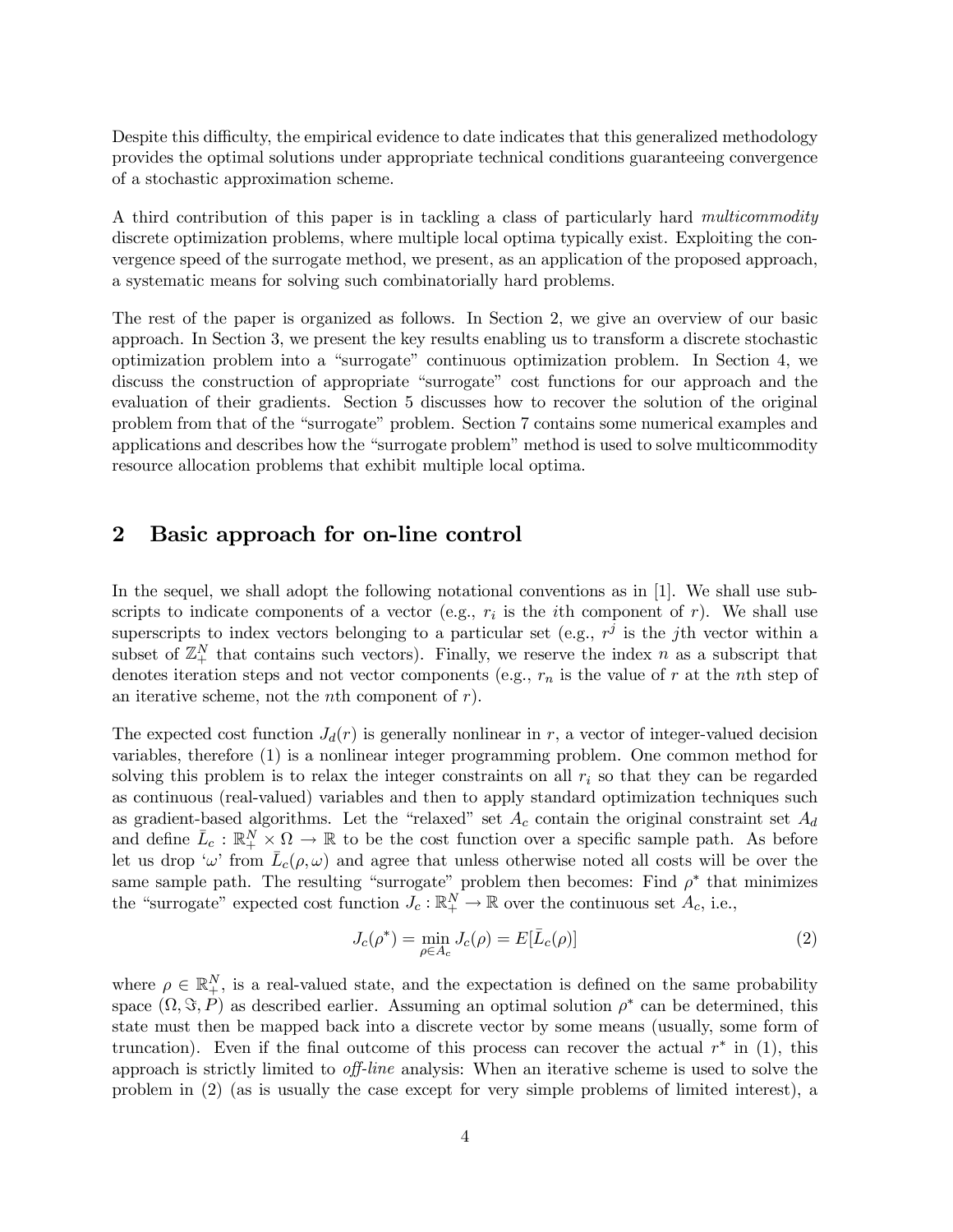sequence of points  $\{\rho_n\}$  is generated; these points are generally continuous states in  $A_c$ , hence they may be infeasible in the original discrete optimization problem. Moreover, if one has to estimate  $E[\bar{L}_c(\rho)]$  or  $\frac{\partial E[\bar{L}_c(\rho)]}{\partial \rho}$  through simulation, then a simulation model of the surrogate problem must be created, which is also not generally feasible. If, on the other hand, the only cost information available is through direct observation of sample paths of an actual system, then there is no obvious way to estimate  $E[\bar{L}_c(\rho)]$  or  $\frac{\partial E[\bar{L}_c(\rho)]}{\partial \rho}$ , since this applies to the real-valued state  $\rho$ , not to the integer-valued actual state r.

As in  $[1]$ , we adopt here a different approach intended to operate *on line*. In particular, we still invoke a relaxation such as the one above, i.e., we formulate a surrogate continuous optimization problem with some state space  $A_c \subset \mathbb{R}^N_+$  and  $A_d \subset A_c$ . However, at every step n of the iteration scheme involved in solving the problem, both the continuous and the discrete states are simultaneously updated through a mapping of the form  $r_n = f_n(\rho_n)$ . This has two advantages: First, the cost of the original system is continuously adjusted (in contrast to an adjustment that would only be possible at the end of the surrogate minimization process); and second, it allows us to make use of information typically needed to obtain cost sensitivities from the actual operating system at every step of the process.

The basic scheme we consider is the same as in [1] and is outlined below for the sake of selfsufficiency of the paper. Initially, we set the "surrogate system" state to be that of the actual system state, i.e.,

$$
\rho_0 = r_0 \tag{3}
$$

Subsequently, at the nth step of the process, let  $H_n(\rho_n, r_n, \omega_n)$  denote an estimate of the sensitivity of the cost  $J_c(\rho_n)$  with respect to  $\rho_n$  obtained over a sample path  $\omega_n$  of the actual system operating under allocation  $r_n$ ; details regarding this sensitivity estimate will be provided later in the paper. Two sequential operations are then performed at the nth step:

1. The continuous state  $\rho_n$  is updated through

$$
\rho_{n+1} = \pi_{n+1}[\rho_n - \eta_n H_n(\rho_n, r_n, \omega_n)]
$$
\n(4)

where  $\pi_{n+1} : \mathbb{R}^N \to A_c$  is a projection function so that  $\rho_{n+1} \in A_c$  and  $\eta_n$  is a "step size" parameter.

2. The newly determined state of the surrogate system,  $\rho_{n+1}$ , is transformed into an actual feasible discrete state of the original system through

$$
r_{n+1} = f_{n+1}(\rho_{n+1})
$$
\n(5)

where  $f_{n+1}: A_c \to A_d$  is a mapping of feasible continuous states to feasible discrete states which must be appropriately selected as will be discussed later.

One can recognize in  $(4)$  the form of a stochastic approximation algorithm  $(e.g., [14])$  that generates a sequence  $\{\rho_n\}$  aimed at solving (2). However, there is an additional operation (5) for generating a sequence  $\{r_n\}$  which we would like to see converge to  $r^*$  in (1). It is important to note that  $\{r_n\}$  corresponds to feasible realizable states based on which one can evaluate estimates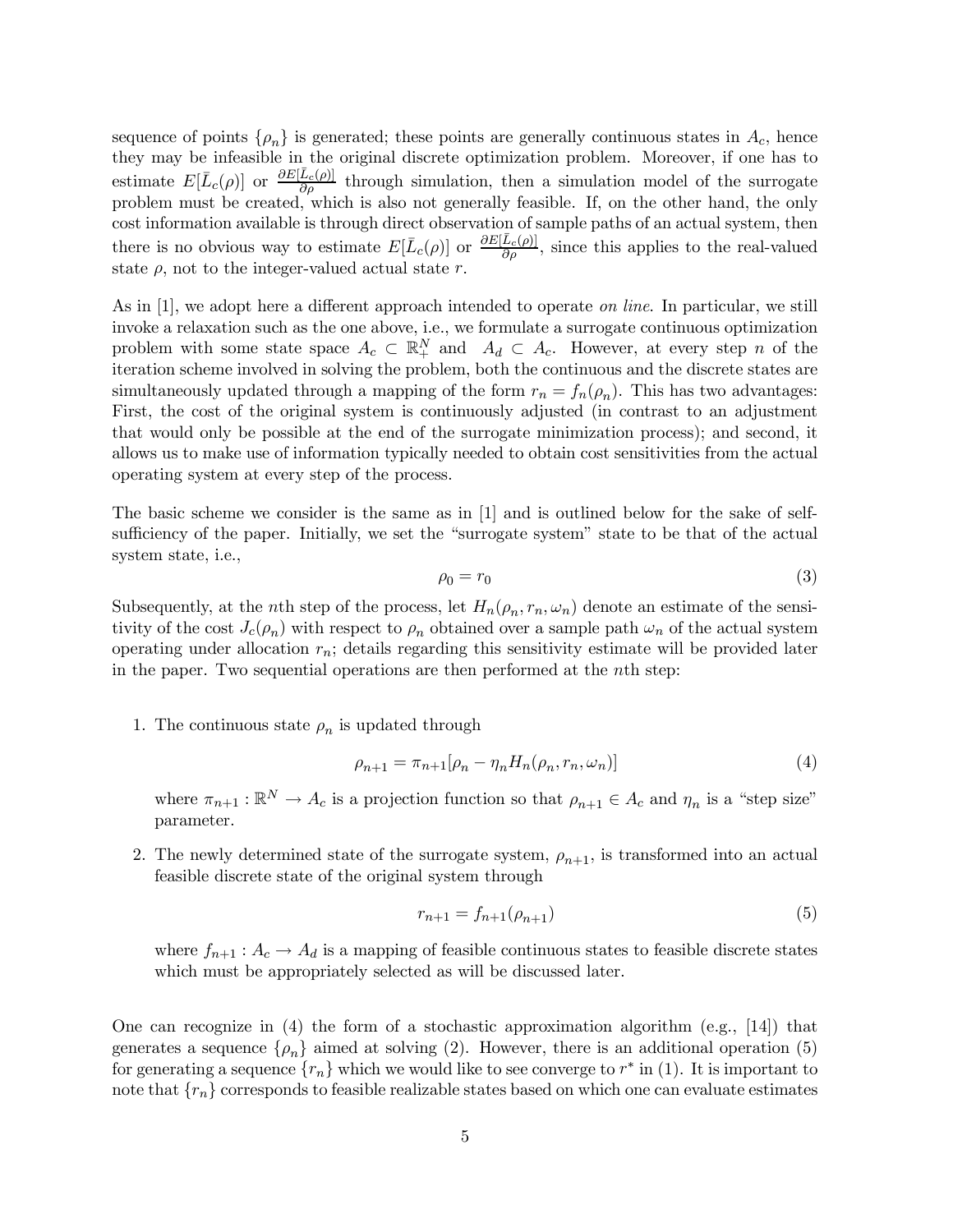$H_n(\rho_n, r_n, \omega_n)$  from observable data, i.e., a sample path of the actual system under  $r_n$  (not the surrogate state  $\rho_n$ ). We can therefore see that this scheme is intended to combine the advantages of a stochastic approximation type of algorithm with the ability to obtain sensitivity estimates with respect to discrete decision variables. In particular, sensitivity estimation methods for discrete parameters based on Perturbation Analysis (PA) and Concurrent Estimation [15],[16] are ideally suited to meet this objective.

Before addressing the issue of obtaining estimates  $H_n(\rho_n, r_n, \omega_n)$  necessary for the optimization scheme described above to work, there are two other crucial issues that form the cornerstones of the proposed approach. First, the selection of the mapping  $f_{n+1}$  in (5) must be specified. Second, a surrogate cost function  $L_c(\rho,\omega)$  must be identified and its relationship to the actual cost  $L_d(r,\omega)$  must be made explicit. These issues are discussed next, in Sections 3 and 4 respectively for the problem (1), which, as previously mentioned, is not limited to the class of resource allocation problems considered in our earlier work [1].

### 3 Continuous-to-discrete state transformations

Let us first define  $\mathcal{C}(\rho)$ , the set of vertices of the unit "cube" around the surrogate state as

$$
\mathcal{C}(\rho) = \{r | \forall i \ r_i \in \{ \lfloor \rho_i \rfloor, \ \lceil \rho_i \rceil \} \}
$$

where, for any  $x \in \mathbb{R}$ ,  $[x]$  and  $[x]$  denote the ceiling (smallest integer  $\geq x$ ) and floor (largest integer  $\leq x$ ) of x respectively. Note that when  $\rho_i \in \mathbb{Z}$ , all the *i*th components of the cube elements are the same  $(=\rho_i)$  decreasing the dimension of the cube by one. In order to avoid the technical complications due to integer components in  $\rho$ , let us agree that whenever this is the case we will perturb the integer components to obtain a new state  $\hat{\rho}$  whose components are non-integer, and then relabel this state as  $\rho$ .

Next, we define  $\mathcal{N}(\rho)$ , the set of all *feasible neighboring discrete states* in  $\mathcal{C}(\rho)$  as:

$$
\mathcal{N}(\rho) = \mathcal{C}(\rho) \cap A_d \tag{6}
$$

A more explicit and convenient characterization of the set  $\mathcal{N}(\rho)$  is

$$
\mathcal{N}(\rho) = \{r|r = \lfloor \rho \rfloor + \tilde{r} \text{ for all } \tilde{r} \in \{0, 1\}^N\} \cap A_d
$$

where  $[\rho]$  is the vector whose components are  $[\rho]_i = [\rho_i]$ . In other words,  $\mathcal{N}(\rho)$  is the set of vertices of the unit "cube" containing  $\rho$  that are in the feasible discrete set  $A_d$ .

In earlier work (see [1]), we limited ourselves to resource allocation problems with linear capacity constraints. For this class of problems, we used  $A_c = conv(A_d)$  as the feasible set in the "surrogate" continuous state space. When the feasible set  $A_d$  is not a polyhedron, the set  $A_c = conv(A_d)$  may include discrete states that are not in  $A_d$ . In order to prevent this and to generalize the approach, we modify the definition of  $A_c$ , given the set  $\mathcal{N}(\rho)$ , as follows:

$$
A_c = \bigcup_{\rho \in \mathbb{R}_+^N} conv(\mathcal{N}(\rho))
$$
\n(7)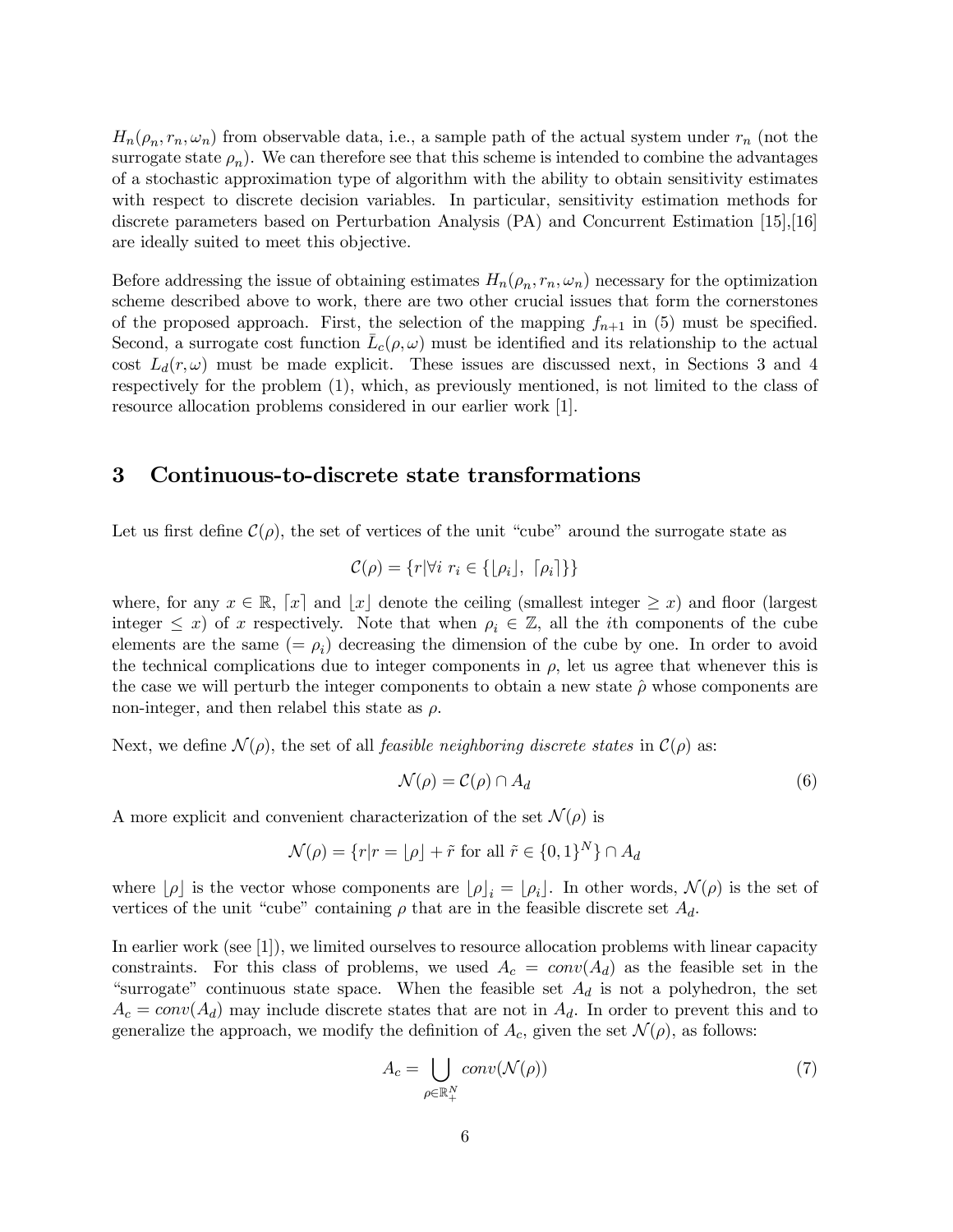Note that  $A_c \subseteq conv(A_d)$  is the union of the convex hulls of feasible discrete points in every cube, and is not necessarily convex. Note also that the definition reduces to  $A_c = conv(A_d)$ when  $A_d$  is formed by all the discrete points in a polyhedron.

Now we are ready to define the set of transformation functions  $\mathcal{F}_{\rho}$  as follows:

$$
\mathcal{F}_{\rho} = \{f | f : A_c \to A_d, \ (f(\rho))_i \in \{[\rho_i], [\rho_i]\}, \ i = 1, ..., N\}
$$

The purpose of  $f \in \mathcal{F}_{\rho}$  is to transform some continuous state vector  $\rho \in A_c$  into a "neighboring" discrete state vector  $r \in \mathcal{N}(\rho)$  obtained by seeking  $\lceil \rho_i \rceil$  or  $\lceil \rho_i \rceil$  for each component  $i = 1, \ldots, N$ . The existence of such a transformation is guaranteed by the projection mapping  $\pi$  in (4), which ensures that  $\rho \in A_c$ , therefore  $\mathcal{N}(\rho)$  is non-empty. A convenient element of  $\mathcal{F}_{\rho}$  that we shall use throughout the paper is

$$
f(\rho) = \arg\min_{r \in \mathcal{N}(\rho)} \|\rho - r\|
$$

which maps the surrogate state  $\rho$  to the closest feasible neighbor in  $\mathcal{N}(\rho)$ . However, our analysis is certainly not limited to this choice.

A key element of our approach is based on the fact that  $\rho$  can be expressed as a convex combination of at most  $N+1$  points in  $\mathcal{C}(\rho)$ , as shown in Theorem 3.1 below. Given that the cardinality of  $\mathcal{C}(\rho)$  is combinatorially explosive, i.e.,  $2^N$ , determining the set of these points is not a simple task. In [1], it was shown that such a set of feasible points,  $\mathcal{N}_N(\rho)$ , a subset of  $\mathcal{N}(\rho)$ , can be determined using the Simplex Method when problems of the form (1) are limited to constraint sets  $A_d = \left\{r : \sum_{i=1}^N r_i = K\right\}$ . In what follows, we provide a different approach based on defining a selection set  $\mathcal{S}(\rho)$  which (a) allows us to specify the  $N+1$  points in  $\mathcal{C}(\rho)$  that define a set whose convex hull includes  $\rho$  for problems with arbitrary  $A_d$ , (b) is much simpler than the Simplex Method, and (c) simplifies the gradient estimation procedure as we will see in Section 4. An important distinction between  $\mathcal{N}_N(\rho)$  and  $\mathcal{S}(\rho)$  is that the latter is not limited to include only feasible points  $r \in \mathcal{N}(\rho)$ .

**Definition 3.1** The set  $S(\rho) \subseteq C(\rho)$  is a selection set if it satisfies the following conditions:

- $|\mathcal{S}(\rho)| = N + 1$
- The surrogate state  $\rho$  resides in the convex hull of  $\mathcal{S}(\rho)$ , i.e., there exists  $\{\alpha_i\}$  such that

$$
\rho = \sum_{i=0}^{N} \alpha_i r^i, \text{ with } \sum_{i=0}^{N} \alpha_i = 1, \alpha_i \ge 0, r^i \in \mathcal{S}(\rho)
$$

• The vectors in the set  $\{\bar{r}^i | \bar{r}^i = [1 \quad r^i \mid, \quad r^i \in \mathcal{S}(\rho)\}\)$  are linearly independent.

Next we will show the existence of the selection set  $\mathcal{S}(\rho)$  by a constructive proof.

**Theorem 3.1** A selection set  $\mathcal{S}(\rho)$  exists for any  $\rho \in \mathbb{R}^N_+$ .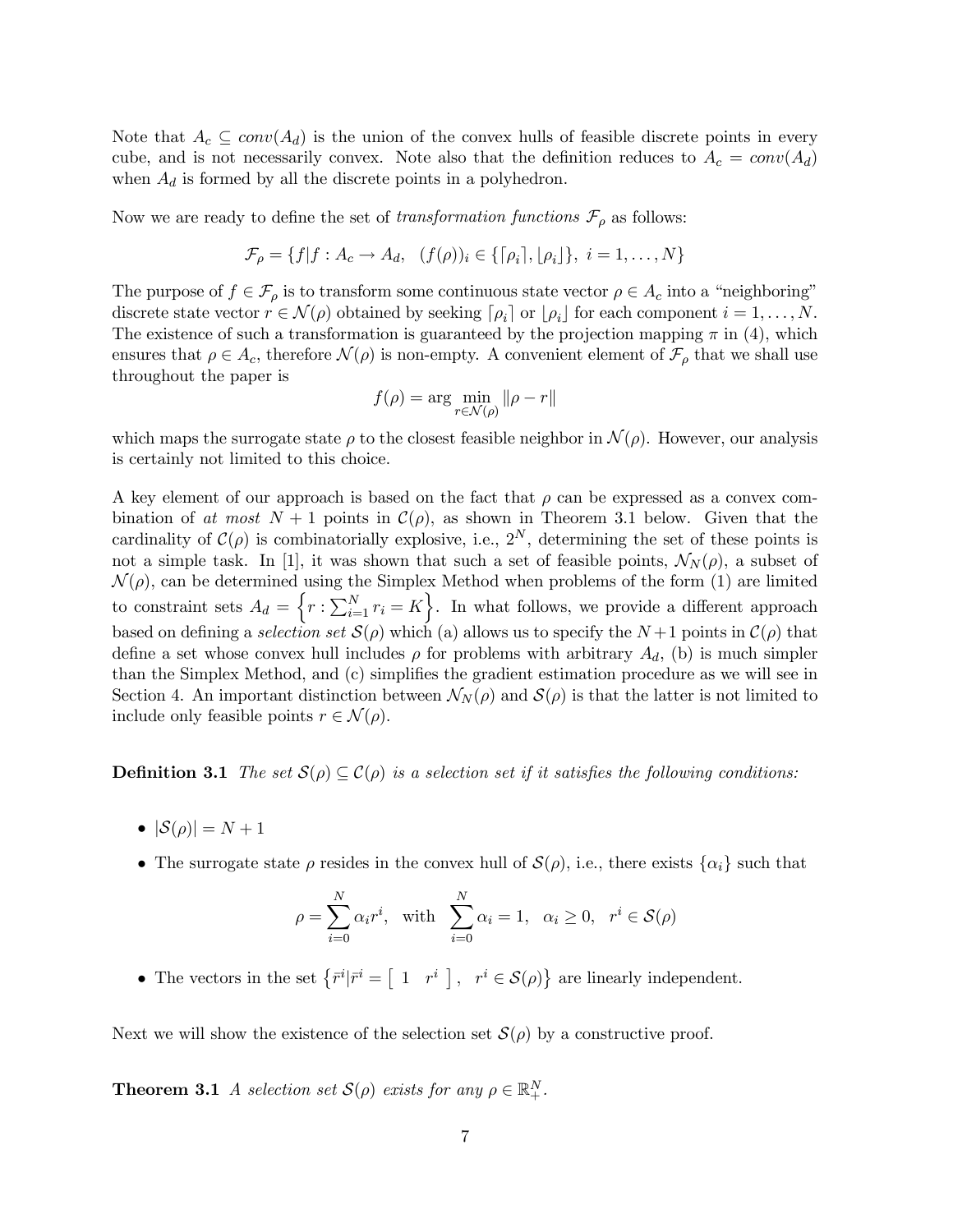**Proof.** We construct a selection set  $S(\rho)$  for  $\rho = [\rho_1, ..., \rho_N]$  as described below and prove that it satisfies all three conditions in Definition 3.1.

Let us define  $e_i$  as the N-dimensional unit vector whose *i*th component is 1; the *residual vector*  $\tilde{\rho} = \rho - \lfloor \rho \rfloor$ ; and the N-dimensional ordering vector  $o$  such that  $o_k \in \{1, ..., N\}, k = 1, ..., N$ , and  $o_k$  satisfies

$$
\tilde{\rho}_{o_k} \le \tilde{\rho}_{o_{k+1}} \text{ for } k = 1, ..., N - 1
$$

Note that the definition of  $\tilde{\rho}$  implies that  $0 < \tilde{\rho}_j < 1$  for all  $j = 1, ..., N$ . Next, we define

$$
\tilde{r}^{o_l} = \sum_{k=l}^{N} e_{o_k} \tag{8}
$$

and

$$
\alpha_{o_l} = \begin{cases} \tilde{\rho}_{o_l} - \tilde{\rho}_{o_{l-1}} & l > 1 \\ \tilde{\rho}_{o_1} & l = 1 \end{cases} \ge 0 \tag{9}
$$

It follows from (9) that we can write

$$
\tilde{\rho}_{o_l} = \sum_{k=1}^{l} \alpha_{o_k} \tag{10}
$$

and note that

$$
\tilde{\rho}_{o_N} = \sum_{k=1}^N \alpha_{o_k} = \sum_{j=1}^N \alpha_j
$$

Using (9) we have defined  $\alpha_i$  for  $i = 1, \ldots, N$ . In addition, we now define

$$
\alpha_0 = 1 - \sum_{i=1}^{N} \alpha_i = 1 - \tilde{\rho}_{o_N} > 0 \tag{11}
$$

Similarly, (8) defines  $\tilde{r}^i$  for  $i = 1, \ldots, N$ . In addition, we define

$$
\tilde{r}^0 = \mathbf{0} \tag{12}
$$

where  $\mathbf{0} = [0...0]$  is the N-dimensional zero vector. Note that we can write

$$
\tilde{\rho} = \sum_{l=1}^{N} \tilde{\rho}_{o_l} e_{o_l} \tag{13}
$$

Combining (10) and (13) and changing the summation indices gives

$$
\tilde{\rho} = \sum_{l=1}^{N} \sum_{k=1}^{l} \alpha_{o_k} e_{o_l} = \sum_{k=1}^{N} \sum_{l=k}^{N} \alpha_{o_k} e_{o_l}
$$
\n(14)

Then, using (8) we get

$$
\tilde{\rho} = \sum_{k=1}^{N} \alpha_{o_k} \tilde{r}^{o_k} = \sum_{j=1}^{N} \alpha_j \tilde{r}^j
$$
\n(15)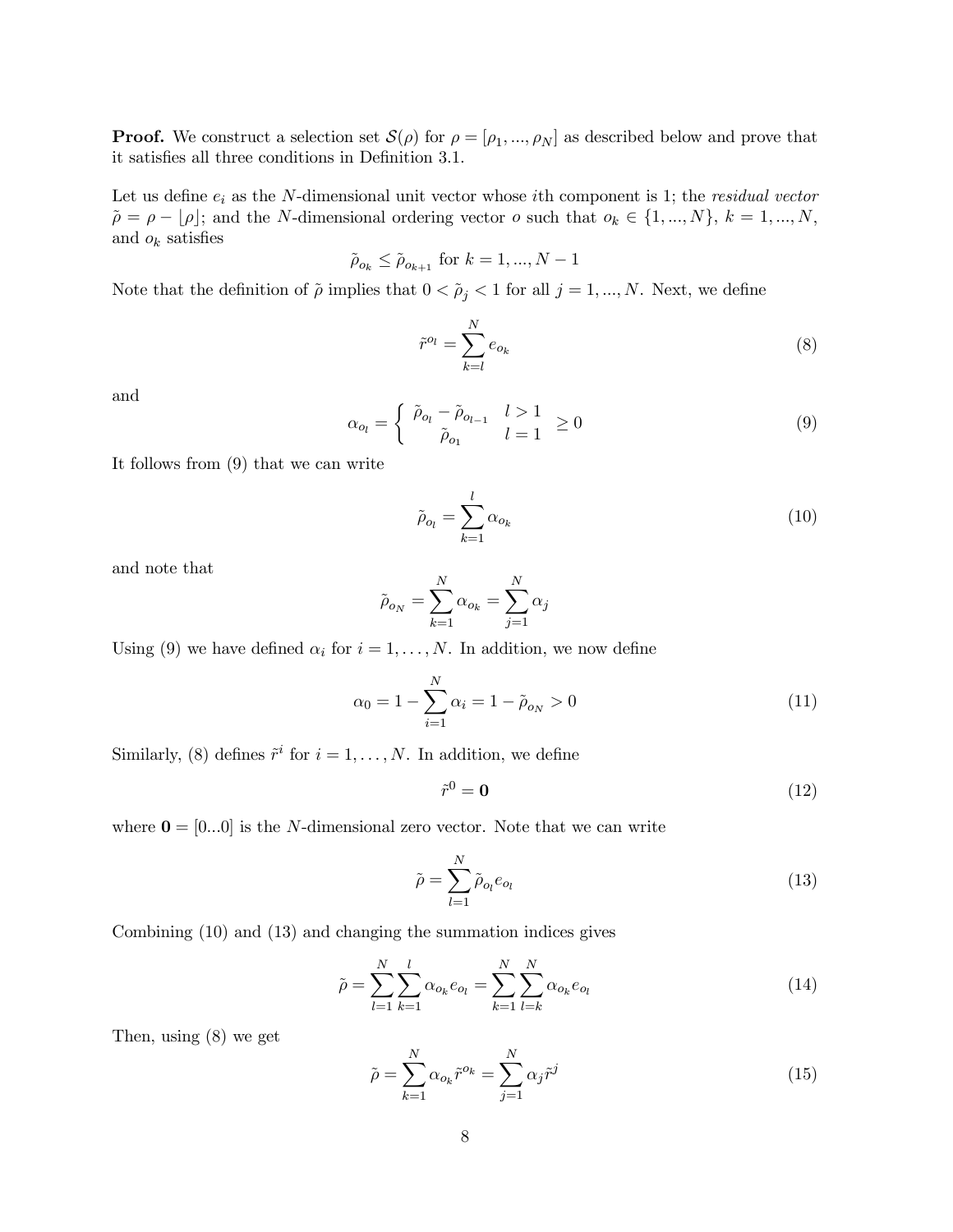Next, we define

$$
r^j = \lfloor \rho \rfloor + \tilde{r}^j \tag{16}
$$

Then, we can write

$$
\sum_{j=0}^{N} \alpha_j r^j = \sum_{j=0}^{N} \alpha_j \lfloor \rho \rfloor + \sum_{j=0}^{N} \alpha_j \tilde{r}^j
$$

$$
= \lfloor \rho \rfloor \sum_{j=0}^{N} \alpha_j + \sum_{j=0}^{N} \alpha_j \tilde{r}^j
$$

Observing that  $\sum_{j=0}^{N} \alpha_j = 1$  from (11), and that

$$
\sum_{j=0}^{N} \alpha_j \tilde{r}^j = \sum_{j=1}^{N} \alpha_j \tilde{r}^j + \alpha_0 \tilde{r}^0 = \tilde{\rho}
$$

from  $(12)$  and  $(15)$ , it follows that

$$
\sum_{j=0}^{N} \alpha_j r^j = \lfloor \rho \rfloor + \tilde{\rho} = \rho \tag{17}
$$

i.e., the convex hull formed by  $\mathcal{S}(\rho) = \{r^0, ..., r^N\}$ , with  $r^i$  defined in (16), contains  $\rho$ . This satisfies the second condition in Definition 3.1. Moreover, from  $(8)$ ,  $(12)$ , and  $(16)$ , it is obvious that  $|\mathcal{S}(\rho)| = N + 1$ , satisfying the first condition as well.

It remains to show that the vectors  $\begin{bmatrix} 1 & r^i \end{bmatrix}$  with  $r^i$  defined in (16) are linearly independent. Consider the matrix  $[ e \mathbf{R} ]$  where  $e = [1 \cdots 1]'$  is the  $(N+1)$ - dimensional vector of 1's and **R** is the matrix whose rows are vectors from  $\mathcal{S}(\rho)$  such that

$$
\mathbf{R} = \left[ \begin{array}{c} r^0 \\ r^{o_N} \\ \vdots \\ r^{o_1} \end{array} \right]
$$

Using (8), (12), and (16), one can write  $[1 \ r^{o_l}] - [1 \ r^{o_{l+1}}] = [0 \ e_{o_l}]$  for  $l \leq N$  and  $\left[\begin{array}{cc} 1 & r^{o} \end{array}\right] - \left[\begin{array}{cc} 1 & r^{0} \end{array}\right] = \left[\begin{array}{cc} 0 & e_{o_{N}} \end{array}\right]$ . Finally, note that

$$
\begin{bmatrix} 1 & r^0 \end{bmatrix} = \begin{bmatrix} 1 & \mathbf{0} \end{bmatrix} + \sum_{i=1}^{N} \lfloor \rho_i \rfloor \begin{bmatrix} 0 & e_i \end{bmatrix}
$$

Using these arguments one can show that the matrix  $\begin{bmatrix} e & \mathbf{R} \end{bmatrix}$  can be transformed into the identity matrix of dimension  $N + 1$  by row operations. Therefore,  $\begin{bmatrix} e & \mathbf{R} \end{bmatrix}$  is non-singular, i.e., the third condition of Definition 3.1 is satisfied. Moreover, the inverse of  $\begin{bmatrix} e & \mathbf{R} \end{bmatrix}$ , which will be needed during the gradient estimation part of our approach in the next section, can be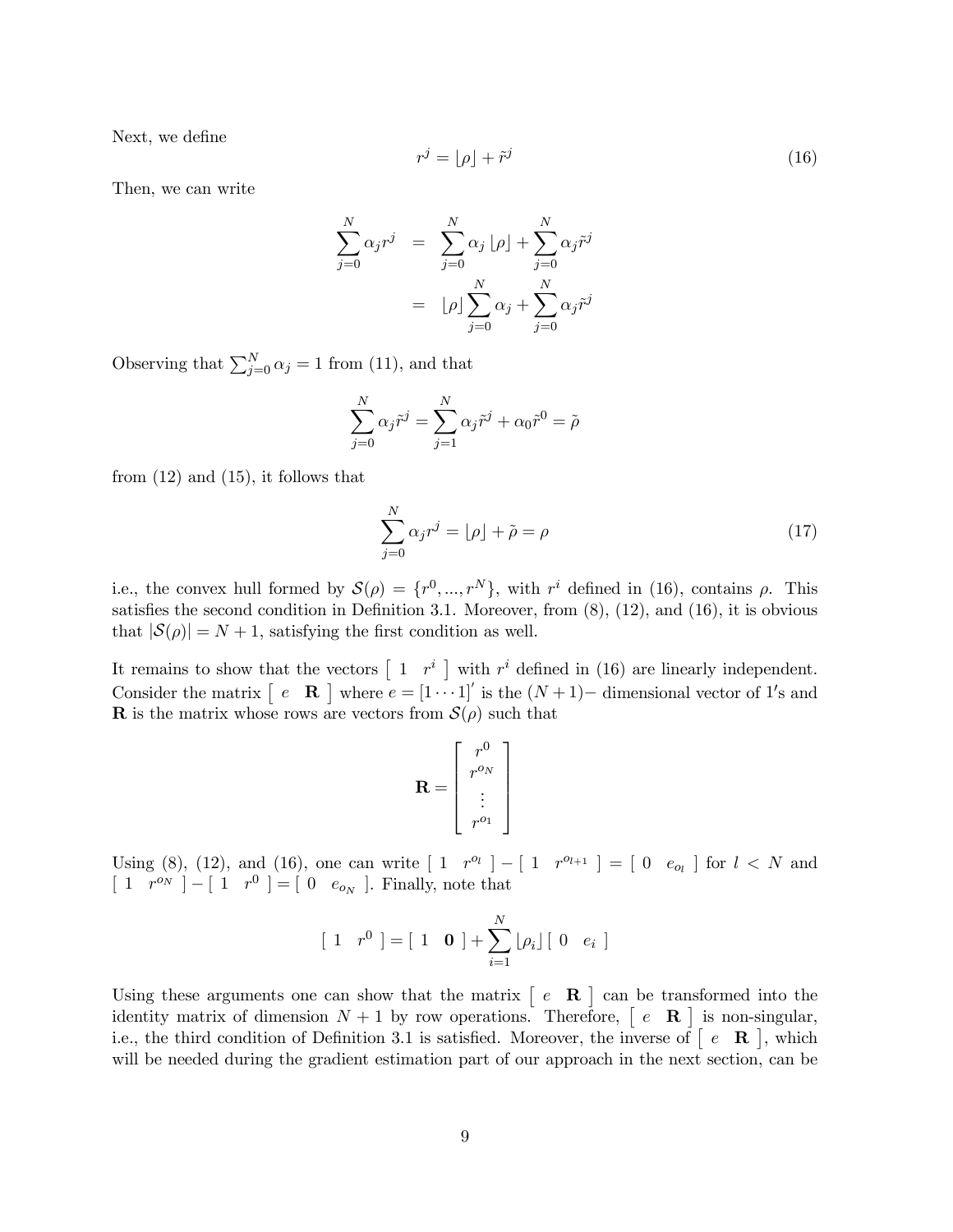evaluated to give:

$$
\begin{bmatrix} e & \mathbf{R} \end{bmatrix}^{-1} = \begin{bmatrix} 1 + \begin{bmatrix} \rho_{o_N} \end{bmatrix} & \begin{bmatrix} \rho_{o_{N-1}} \end{bmatrix} - \begin{bmatrix} \rho_{o_N} \end{bmatrix} & \begin{bmatrix} \rho_{o_{N-2}} \end{bmatrix} - \begin{bmatrix} \rho_{o_{N-1}} \end{bmatrix} & \cdots & - \begin{bmatrix} \rho_{o_1} \end{bmatrix} \\ \vdots & \ddots & \vdots \\ -\hat{e}_{N+1-\bar{o}_N} + \hat{e}_{N+2-\bar{o}_N} \end{bmatrix}
$$
(18)

where  $\hat{e}_i$  is the  $(N + 1)$ -dimensional unit vector whose ith component is 1 and  $\bar{o}$  is the Ndimensional ordering vector such that  $\bar{o}_k \in \{1, ..., N\}$  satisfying the relation

$$
o_i = j \Leftrightarrow \bar{o}_j = i
$$

One can also verify that  $\begin{bmatrix} e & \mathbf{R} \end{bmatrix}^{-1}$  above is such that  $\begin{bmatrix} e & \mathbf{R} \end{bmatrix}^{-1} \begin{bmatrix} e & \mathbf{R} \end{bmatrix} = \mathbf{I}$ .

We stress that the selection set  $\mathcal{S}(\rho)$  is not unique; however, given a selection set  $\mathcal{S}(\rho)$ , the  $\alpha_i$  values are unique for  $i = 0, ..., N$ . There are clearly different ways one can construct  $\mathcal{S}(\rho)$ , including randomized methods. For instance, one can start out by randomly selecting the first element of the selection set from  $\mathcal{C}(\rho)$  and then proceed through a scheme similar to the one used above.

The following is an algorithmic procedure for constructing  $\mathcal{S}(\rho)$  as presented in Theorem 3.1:

- Initialize the index set  $I = \{1, ..., N\}$  and define a temporary vector  $v = \tilde{\rho}$ .
- While  $I \neq \emptyset$ :
- 1.  $\tilde{r}^i = \sum_{j \in I} e_j$  where  $i = \arg \min \{v_j, j \in I\}$
- 2.  $\alpha_i = v_i$
- 3.  $v \leftarrow v \alpha_i \tilde{r}^i$
- 4.  $I \leftarrow I \setminus \{i\}$
- $\hat{r}^0 = 0$

$$
\bullet \ \alpha_0 = 1 - \sum_{i=1}^{N} \alpha_i
$$

•  $S(\rho) = \{r^i | r^i = \tilde{r}^i + \lfloor \rho \rfloor \text{ for } i = 0, ..., N\}$ 

**Example:** In order to clarify our notation and illustrate the specification of the sets  $\mathcal{C}(\rho)$ ,  $\mathcal{N}(\rho)$ and  $\mathcal{S}(\rho)$ , we provide the following example, which we will use throughout our analysis. Consider the allocation problem of  $K = 10$  resources over  $N = 3$  users, and let  $\rho = [3.9, 3.9, 2.2]$ . The feasible set is

$$
A_c = \left\{ \rho : \sum_{i=1}^{N} \rho_i = 10 \right\} \tag{19}
$$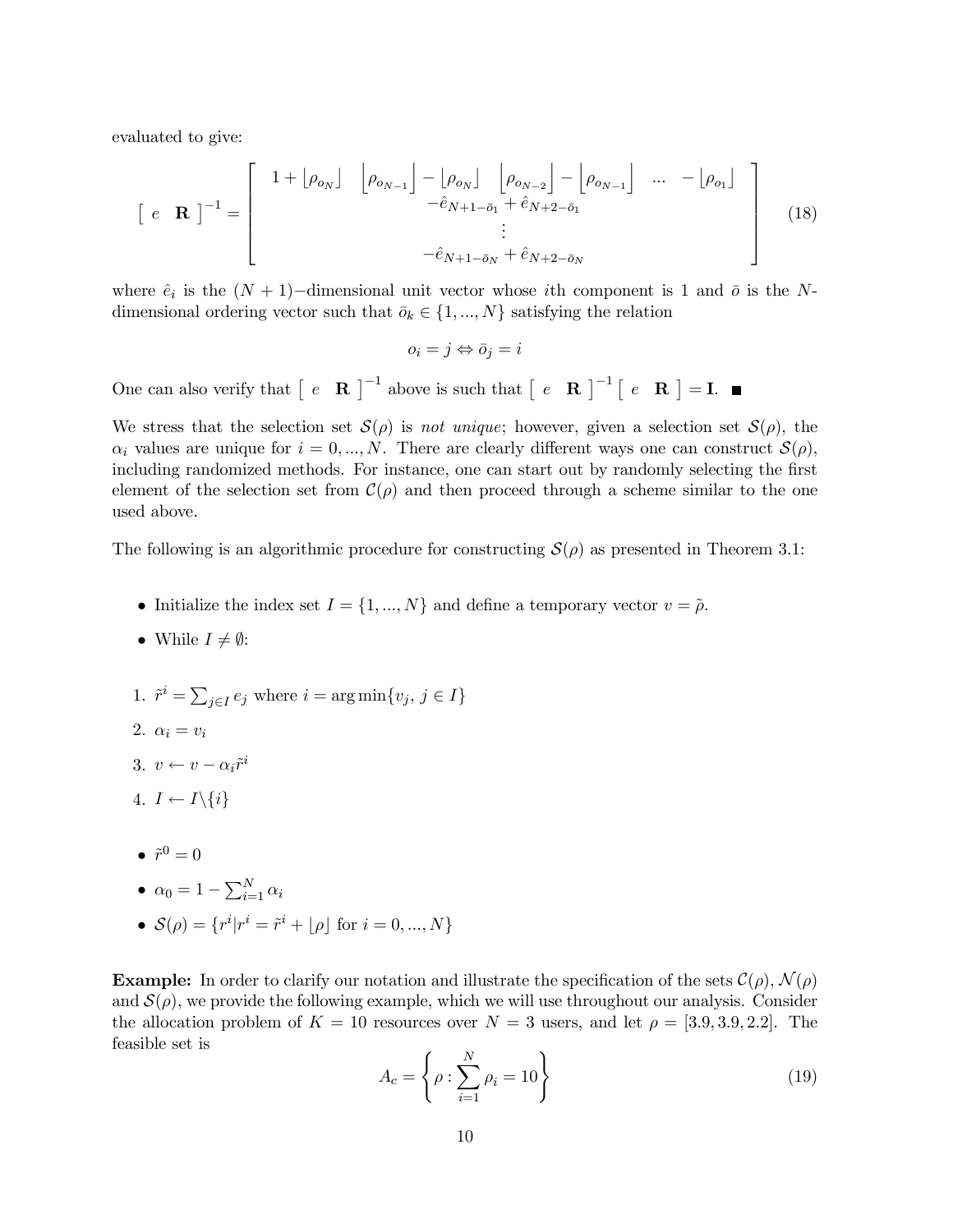Since  $|\rho| = [3, 3, 2]$ , we have the unit cube

$$
\mathcal{C}(\rho) = \{ [3, 3, 2], [3, 3, 3], [3, 4, 2], [3, 4, 3], [4, 3, 2], [4, 3, 3], [4, 4, 2], [4, 4, 3] \}
$$

and the *feasible neighbors* of  $\rho$  are

 $\mathcal{N}(\rho) = \{[3, 4, 3], [4, 4, 2], [4, 3, 3]\}$ 

Let us now construct a selection set satisfying the conditions of Definition  $3.1$  using the algorithm described above. First we initialize the index set  $I = \{1,2,3\}$  and the residual vector  $v =$  $\rho - \lfloor \rho \rfloor = [0.9, 0.9, 0.2]$ . Note that  $\arg \min_{j \in \{1,2,3\}} \{v_j\} = 3$ , therefore,

$$
\tilde{r}^3 = \sum_{j \in \{1,2,3\}} e_j = [1, 1, 1]
$$
  

$$
\alpha_3 = v_3 = 0.2
$$

Next, we update

$$
v \leftarrow v - \alpha_3 \hat{r}^3 = [0.7, 0.7, 0]
$$

$$
I \leftarrow I \setminus \{3\} = \{1, 2\}
$$

Now, note that the first two components in the updated  $v$  are equal. We can select any one of them for the next  $\arg \min_{j\in\{1,2\}}\{v_j\}$ . Thus, if we pick the first component we get

$$
\tilde{r}^{1} = \sum_{j \in \{1,2\}} e_{j} = [1, 1, 0]
$$

$$
\alpha_{1} = v_{1} = 0.7
$$

Proceeding as before, we update

$$
v \leftarrow v - \alpha_1 \tilde{r}^1 = [0, 0, 0]
$$

$$
I \leftarrow I \setminus \{1\} = \{2\}
$$

and finish this step by setting

$$
\tilde{r}^2 = \sum_{j \in \{2\}} e_j = [0, 1, 0] \n\alpha_2 = v_2 = 0
$$

Finally,

$$
v \leftarrow v - \alpha_2 \tilde{r}^2 = [0, 0, 0]
$$

$$
I \leftarrow I \setminus \{2\} = \{\}
$$

We may now construct the selection set from the vectors given by  $(16)$ :

$$
r^{1} = \tilde{r}^{1} + \lfloor \rho \rfloor = [1, 1, 0] + [3, 3, 2] = [4, 4, 2]
$$
  
\n
$$
r^{2} = \tilde{r}^{2} + \lfloor \rho \rfloor = [0, 1, 0] + [3, 3, 2] = [3, 4, 2]
$$
  
\n
$$
r^{3} = \tilde{r}^{3} + \lfloor \rho \rfloor = [1, 1, 1] + [3, 3, 2] = [4, 4, 3]
$$
  
\n
$$
r^{0} = \tilde{r}^{0} + \lfloor \rho \rfloor = [0, 0, 0] + [3, 3, 2] = [3, 3, 2]
$$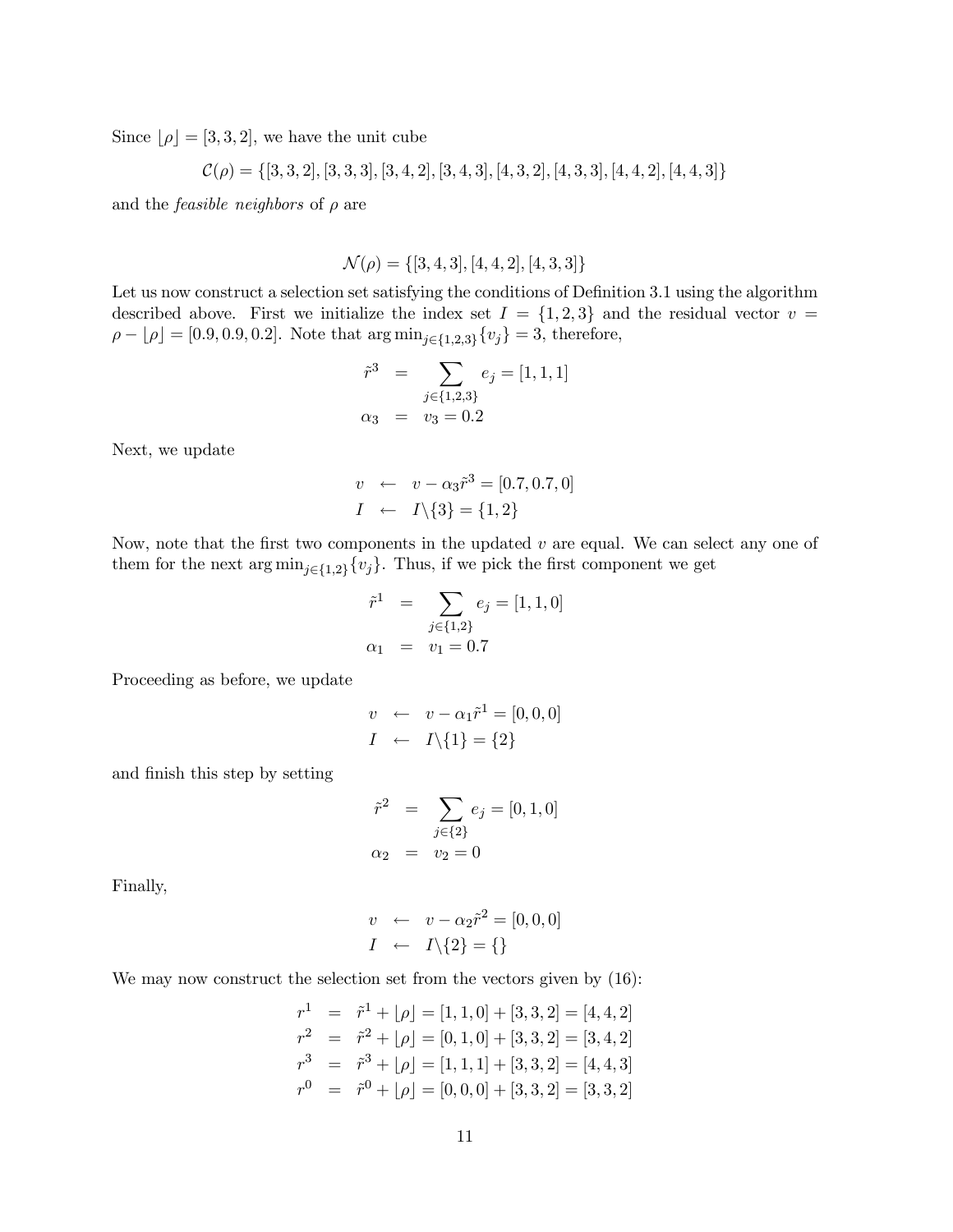i.e.,

$$
\mathcal{S}(\rho) = \{ [3, 3, 2], [3, 4, 2], [4, 4, 2], [4, 4, 3] \}
$$

The example above illustrates the important difference between the selection set  $\mathcal{N}_N(\rho)$  employed in [1] and the present construction: While all the elements of the set  $\mathcal{N}_N(\rho)$  are feasible, the elements of the selection set  $\mathcal{S}(\rho)$  constructed above may be infeasible. The following lemma considers resource allocation problems with total capacity constraints as a special case of discrete stochastic optimization and asserts that there is always exactly one feasible point in  $\mathcal{S}(\rho)$ .

**Lemma 3.1** For problems (1) with a feasible set  $A_d = \left\{ r : \sum_{i=1}^N r_i = K, \ r \in \mathbb{Z}_+^N \right\}$ , the selection set  $S(\rho)$  constructed above includes one and only one feasible point. Moreover, this point is the argument of  $\min_{r \in \mathcal{N}(\rho)} ||\rho - r||$ .

**Proof.** Since  $\rho \in A_c$ , it follows from (7) that there exist  $\{\alpha_i\}_{i=1}^M$  that satisfy

$$
\rho_j = \sum_{i=1}^M \alpha_i r_j^i, \quad r^i \in \mathcal{N}(\rho), \quad \sum_{i=1}^M \alpha_i = 1, \quad \alpha_i \ge 0 \text{ for } i = 1, ..., M
$$

where  $M = |\mathcal{N}(\rho)|$ . Therefore,

$$
\sum_{j=1}^{N} \rho_j = \sum_{j=1}^{N} \sum_{i=1}^{M} \alpha_i r_j^i = \sum_{i=1}^{M} \alpha_i \sum_{j=1}^{N} r_j^i = \sum_{i=1}^{M} \alpha_i K = K
$$

Then, we can write

$$
\sum_{j=1}^{N} \lfloor \rho_j \rfloor \le K \le \sum_{j=1}^{N} \lceil \rho_j \rceil
$$

where the equality only holds for integer allocations. Since we agreed that  $\rho$  does not have integer components,

$$
\sum_{j=1}^{N} \lfloor \rho_j \rfloor < K < \sum_{j=1}^{N} \lceil \rho_j \rceil
$$
\n
$$
\sum_{j=1}^{N} (\lceil \rho_j \rceil - \lfloor \rho_j \rfloor) = N \tag{20}
$$

Note that

and define the residual resource capacity m, with  $0 < m < N$ , as

$$
m = K - \sum_{j=1}^{N} \lfloor \rho_j \rfloor \tag{21}
$$

Also note that from (12) and (16)

$$
r^0 = \lfloor \rho \rfloor + \tilde{r}^0 = \lfloor \rho \rfloor \in \mathcal{S}(\rho)
$$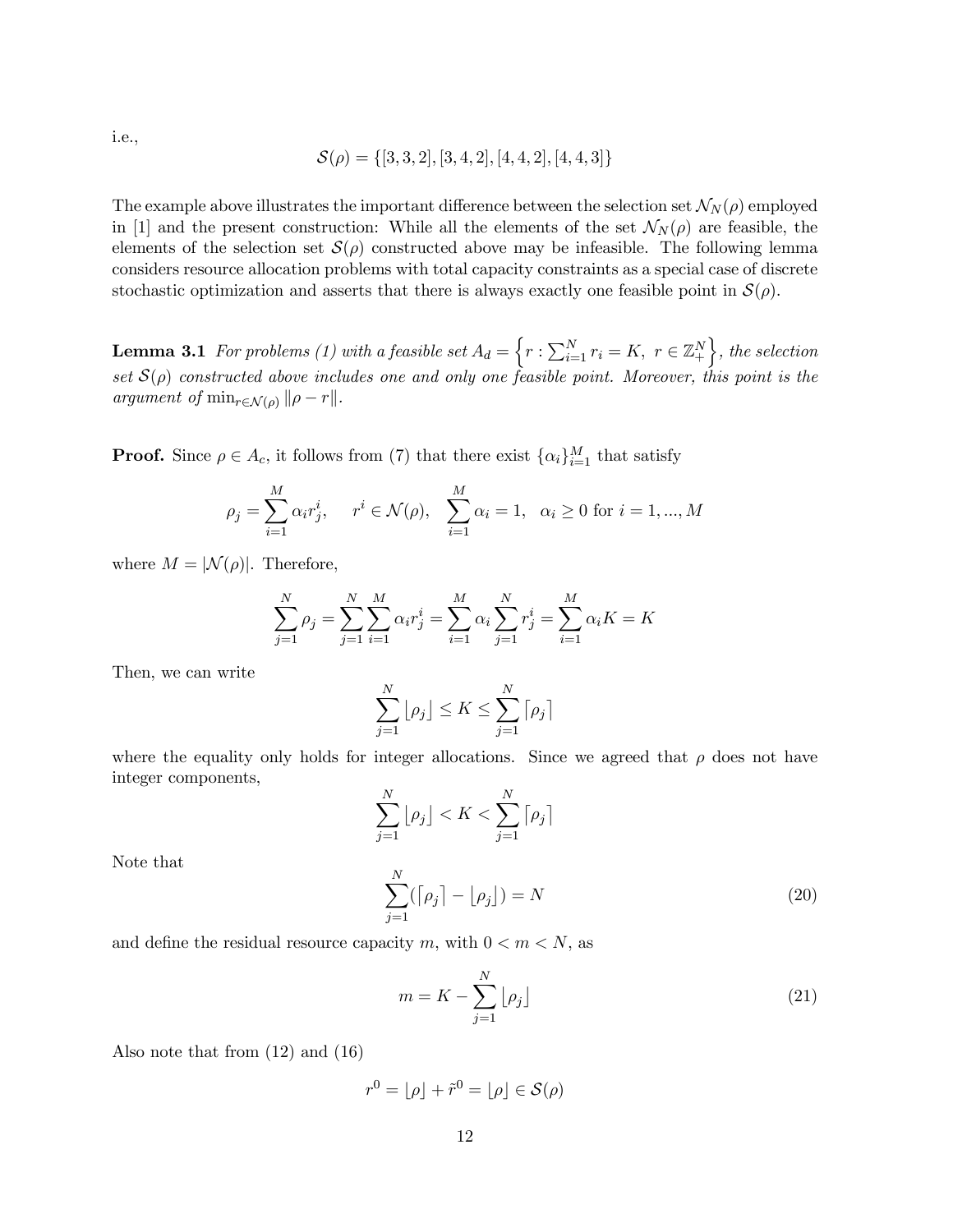and from (8)

$$
r^{o_1} = \lfloor \rho \rfloor + \tilde{r}^{o_1} = \lfloor \rho \rfloor + \sum_{k=1}^{N} e_{o_k} = \lceil \rho \rceil \in \mathcal{S}(\rho)
$$
 (22)

Now, observe that during the construction of  $\mathcal{S}(\rho)$ ,

$$
r^{o_l} - r^{o_{l+1}} = e_{o_l}
$$

therefore,

$$
\sum_{i=1}^{N} r_i^{o_l} - \sum_{i=1}^{N} r_i^{o_{l+1}} = \sum_{i=1}^{N} (e_{o_l})_i = 1
$$
\n(23)

Using (23),

$$
\sum_{i=1}^{N} r^{o_1} - \sum_{i=1}^{N} r^{o_{N+1-m}} = N - m
$$

and it follows from (22) that

$$
\sum_{i=1}^{N} r^{o_{N+1-m}} = \sum_{i=1}^{N} \lceil \rho_i \rceil - N + m = K
$$

where we have used (20) and (21). Therefore,  $r^{o_{N+1-m}} \in \mathcal{N}(\rho)$  and the first part of the proof is complete.

By construction of the selection set  $\mathcal{S}(\rho)$ , the elements  $r^{o_l}$  satisfy the following

$$
r_i^{o_l} = \lceil \rho_i \rceil \text{ and } r_j^{o_l} = \lfloor \rho_j \rfloor \Rightarrow \tilde{\rho}_i \ge \tilde{\rho}_j \tag{24}
$$

 $\overline{a}$ 

Therefore, we claim that  $r^{o_{N+1-m}}$  is the solution of the minimization problem

$$
\min_{r \in \mathcal{N}(\rho)} \|\rho - r\| = \sqrt{\sum_{i=1}^{N} (\rho_i - r_i)^2}
$$

for  $\rho \in A_c$ . All elements  $r \in \mathcal{N}(\rho)$  can be characterized in terms of a set  $\mathcal{M}_r$  of indices defined as

$$
\mathcal{M}_r = \{i | r_i = \lceil \rho_i \rceil\}
$$

where  $|\mathcal{M}_r| = m$  for  $r \in \mathcal{N}(\rho)$ . One can then write an equivalent minimization problem as

$$
\min_{r \in \mathcal{N}(\rho)} \sum_{i=1}^{N} (\rho_i - r_i)^2 = \min_{r \in \mathcal{N}(\rho)} \left[ \sum_{\substack{i=1 \ r_i = [\rho_i]}}^{N} (\rho_i - r_i)^2 + \sum_{\substack{i=1 \ r_i = [\rho_i]}}^{N} (\rho_i - r_i)^2 \right]
$$

$$
= \min_{r \in \mathcal{N}(\rho)} \left[ \sum_{i \in I \setminus \mathcal{M}_r} \tilde{\rho}_i^2 + \sum_{i \in \mathcal{M}_r} (1 - \tilde{\rho}_i)^2 \right]
$$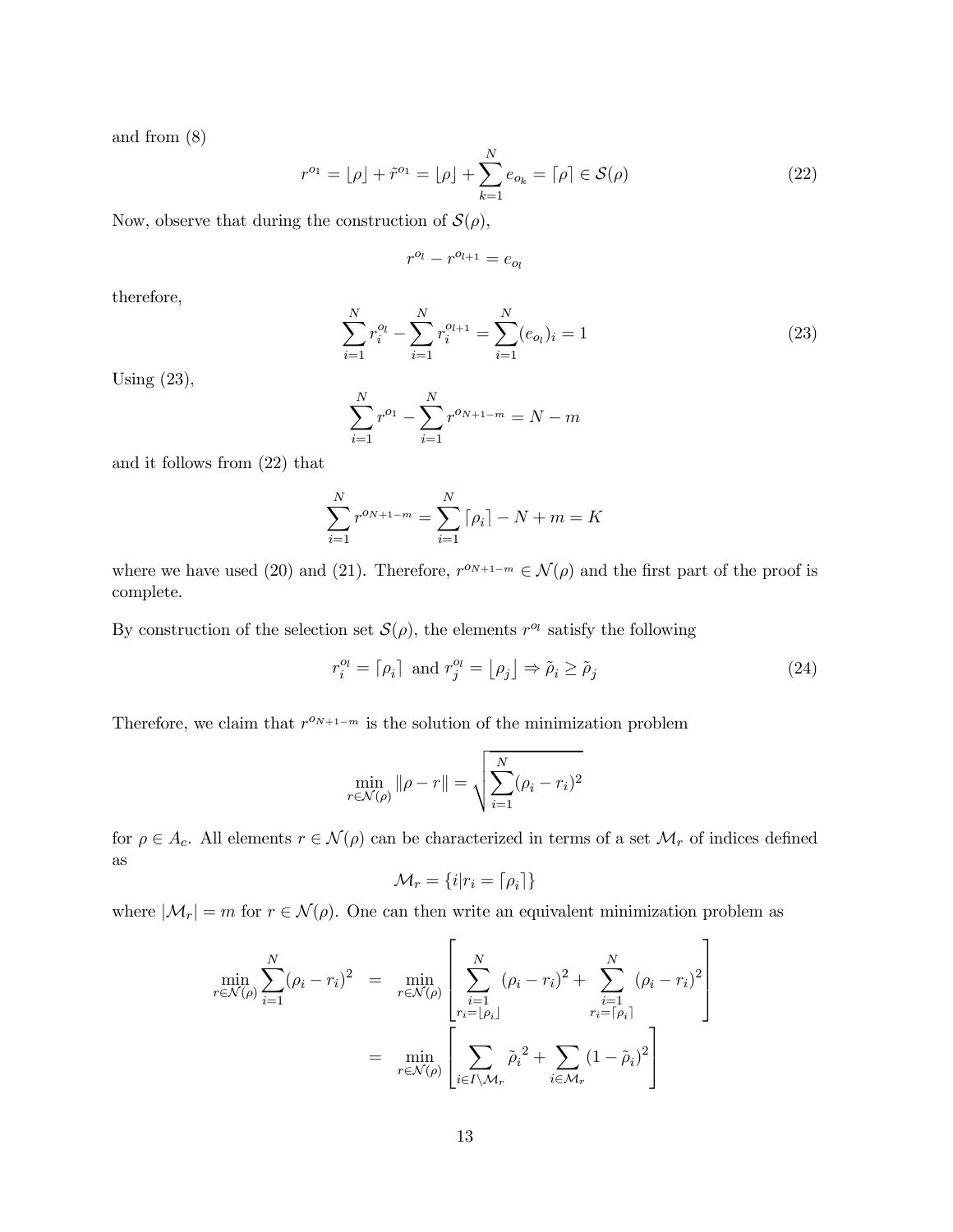For  $r, r^{o_{N+1-m}} \in \mathcal{N}(\rho)$ , the sets  $\mathcal{M}_r$  and  $\mathcal{M}_{r^{o_{N+1-m}}}$  are formed by m elements from the set  $\{1, ..., N\}$ . Starting at  $\mathcal{M}_{r \text{sym}}$ , one can reach any  $\mathcal{M}_r$  by a series of iterations, each iteration involving the removal of one element from the set  $\mathcal{M}_{r^oN+1-m}\setminus\mathcal{M}_r$ , and the addition of an element from the set  $\mathcal{M}_r\setminus\mathcal{M}_{r^o_{N+1-m}}$ . If we remove i and add j while  $\tilde{\rho}_i \geq \tilde{\rho}_j$  we increase the objective value by

$$
\tilde{\rho}_i^2 - \tilde{\rho}_j^2 + (1 - \tilde{\rho}_j)^2 - (1 - \tilde{\rho}_i)^2 = 2(\tilde{\rho}_i - \tilde{\rho}_j) \ge 0
$$

Since  $\mathcal{M}_{r^{o_{N+1-m}}}$  has the arguments for the m highest  $\tilde{\rho}_i$ , we cannot decrease the distance by moving to another  $r \in \mathcal{N}(\rho)$  therefore  $r^{o_{N+1-m}}$  minimizes the distance from  $\rho$ .

**Example (Cont.):** For the resource allocation problem of  $K = 10$  resources over  $N = 3$  users, given  $\rho = [3.9, 3.9, 2.2]$ , we found a selection set

$$
\mathcal{S}(\rho) = \{[3,3,2], [3,4,2], [4,4,2], [4,4,3]\}
$$

Observe that [4, 4, 2] is the only element of  $\mathcal{S}(\rho)$  above which is feasible, consistent with Lemma 3.1. In addition, note that  $[4, 4, 2]$  is the obvious solution of the minimization problem

$$
\min_{r \in \mathcal{N}(\rho)} \|\rho - r\|
$$

where  $\mathcal{N}(\rho) = \{[3, 4, 3], [4, 4, 2], [4, 3, 3]\}.$ 

### 4 Construction of surrogate cost functions and their gradients

Since our approach is based on iterating over the continuous state  $\rho \in A_c$ , yet drive the iteration process with information involving  $L_d(r)$  obtained from a sample path under r, we must establish a relationship between  $L_d(r)$  and  $L_c(\rho)$ . The choice of  $L_c(\rho)$  is rather flexible and may depend on information pertaining to a specific model and the nature of the given cost  $L_d(r)$ .

Before defining  $L_c(\rho)$ , we shall concentrate on surrogate cost functions  $L_c(\rho, \mathcal{S}(\rho), \omega)$  (which clearly depend on a selection set and a sample path) that satisfy the following two conditions:

- (C1): Consistency:  $L_c(r, \mathcal{S}(r), \omega) = L_d(r, \omega)$  for all  $r \in \mathbb{Z}_+^N$ .
- (C2): Piecewise Linearity:  $L_c(\rho, \mathcal{S}(\rho), \omega)$  is a linear function of  $\rho$  over conv $(\mathcal{S}(\rho))$ .

In the sequel, the ' $\mathcal{S}(\rho)$ ' term will be dropped along with ' $\omega$ ' for simplicity.

Consistency is an obvious requirement for  $L_c(\rho)$ . Piecewise linearity is chosen for convenience, since manipulating linear functions over  $conv(\mathcal{S}(\rho))$  simplifies analysis, as will become clear in what follows.

Given some state  $\rho \in A_c$  and cost functions  $L_d(r^j)$  for all  $r^j \in \mathcal{S}(\rho)$ , it follows from (C2) and (17) that we can write

$$
\rho = \sum_{j=0}^{N} \alpha_j r^j \Rightarrow L_c(\rho) = \sum_{j=0}^{N} \alpha_j L_c(r^j)
$$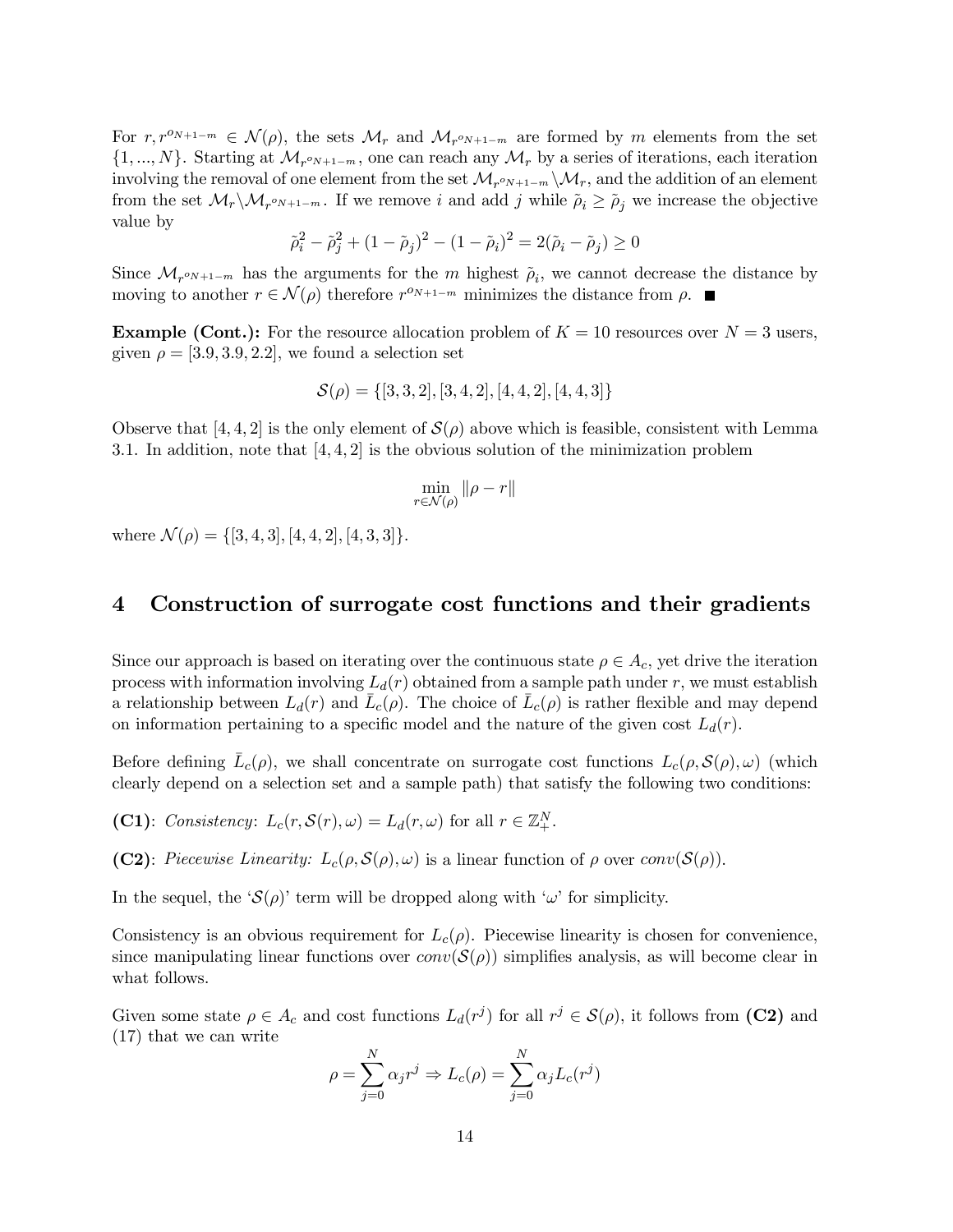with  $\sum_{j=0}^{N} \alpha_j = 1, \, \alpha_j \geq 0$  for all  $j = 0,..,N$ . Moreover, by (C1), we have

$$
L_c(\rho) = \sum_{j=0}^{N} \alpha_j L_d(r^j)
$$
\n(25)

that is,  $L_c(\rho)$  is a convex combination of the costs of discrete neighbors in  $\mathcal{S}(\rho)$ . Note that although  $\mathcal{S}(\rho)$  is not unique, given  $\mathcal{S}(\rho)$ , the values of  $\alpha_i$  for  $i = 0, ..., N$  are unique; therefore,  $L_c(\rho)$  is well defined.

We now define a surrogate cost function  $\bar{L}_c(\rho)$  and the corresponding selection set  $\mathcal{S}^*(\rho)$  as

$$
\bar{L}_c(\rho) = \min_{\mathcal{S}(\rho)} L_c(\rho) \tag{26}
$$

and

$$
S^*(\rho) = \arg\min_{S(\rho)} L_c(\rho)
$$
\n(27)

where the minimization is over all possible selection sets for the point  $\rho$ . The function  $L_c(\rho)$ satisfies the consistency condition  $(C1)$ , but it may not be a continuous function due to changes in the selection set  $S^*(\cdot)$  for neighboring points.

Next, if we are to successfully use the iterative scheme described by (4)-(5), we need information of the form  $H_n(\rho_n, r_n, \omega_n)$  following the nth step of the on-line optimization process. Typically, this information is contained in an estimate of the gradient. Our next objective, therefore, is to seek the selection-set-dependent sample gradient  $\nabla L_c(\rho)$  expressed in terms of directly observable sample path data.

#### 4.1 Gradient evaluation

The gradient information necessary to drive the stochastic approximation part of the surrogate method is evaluated depending on the form of the cost function. Gradient estimation for separable cost functions is significantly simpler and is discussed in Section 4.3.

Since  $L_c(\rho)$  is a linear function on the convex hull defined by  $\mathcal{S}(\rho)$ , one can write

$$
L_c(\rho) = \sum_{i=1}^{N} \beta_i \rho_i + \beta_0 \tag{28}
$$

where

$$
\beta_i=\frac{\partial L_c(\rho)}{\partial \rho_i},\,i=1,...,N
$$

and  $\beta_0 \in \mathbb{R}$  is a constant. Note that the  $\beta_i$  values depend on the selection set  $\mathcal{S}(\rho)$ , which, as already pointed out, may not be unique.

For any  $r^j \in \mathcal{S}(\rho)$ , one can use (28) and (C1) to write

$$
L_d(r^j) = \sum_{i=1}^N \beta_i r_i^j + \beta_0
$$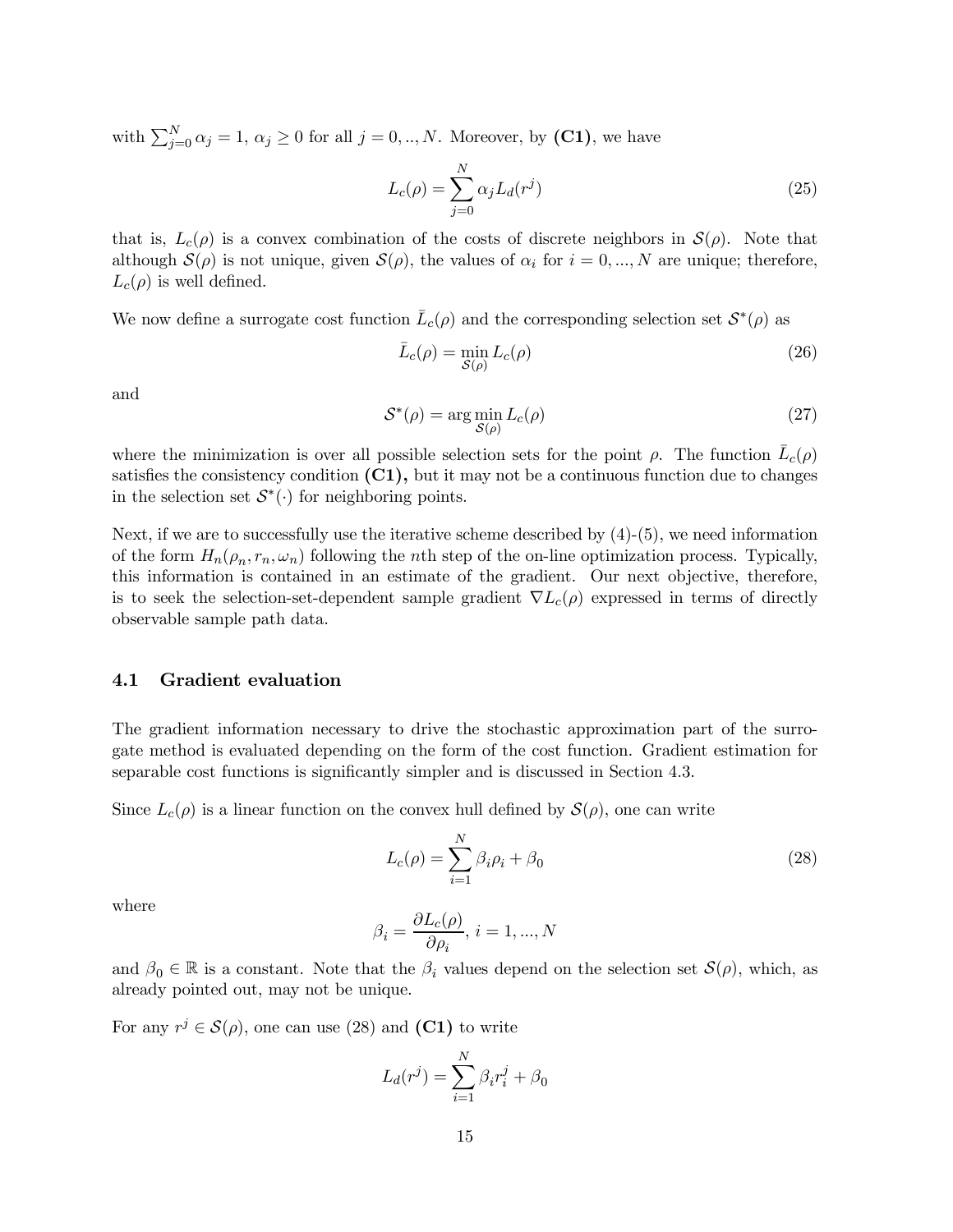Note that the values  $L_d(r^j)$  are either observable or can be evaluated using Concurrent Estimation or Perturbation Analysis techniques (see [15], [16]) despite the fact that  $r^j \in \mathcal{S}(\rho)$  may be infeasible, i.e., having infeasible points in the selection set does not affect our ability to obtain gradients. One can now rewrite the equation above as

$$
\begin{bmatrix} e & \mathbf{R} \end{bmatrix} \beta = L
$$

where e is an  $(N + 1)$ -dimensional column vector with all entries equal to 1,  $\beta = [\beta_0, ..., \beta_N]'$ , **R** is the matrix whose rows are  $r^j \in \mathcal{S}(\rho)$ , and L is the column vector of costs for these discrete states. Since we have constructed  $\mathcal{S}(\rho)$  so that  $\begin{bmatrix} e & \mathbf{R} \end{bmatrix}$  is non-singular, the gradient given by  $\nabla L_c(\rho) = [\beta_1, ..., \beta_N]'$ , can be obtained from the last equation as

$$
\nabla L_c(\rho) = \left[ \begin{array}{cc} \mathbf{0} & \mathbf{I} \end{array} \right] \left[ \begin{array}{cc} e & \mathbf{R} \end{array} \right]^{-1} L \tag{29}
$$

where  $\bf{I}$  is the identity matrix of dimension N and **0** is the N-dimensional vector of zeros. Substituting from equation (18), the gradient can be written as

$$
\nabla L_c(\rho) = \begin{bmatrix} -\hat{e}_{N+1-\bar{o}_1} + \hat{e}_{N+2-\bar{o}_1} \\ \vdots \\ -\hat{e}_{N+1-\bar{o}_N} + \hat{e}_{N+2-\bar{o}_N} \end{bmatrix} \begin{bmatrix} L_d(r^0) \\ L_d(r^{o_N}) \\ \vdots \\ L_d(r^{o_1}) \end{bmatrix}
$$
(30)

Therefore,

$$
\nabla_j L_c(\rho) = L_d(r^j) - L_d(r^k)
$$
\n(31)

where k satisfies  $\bar{o}_j + 1 = \bar{o}_k$ , i.e.,  $r^j - r^k = e_j$ . As pointed out in the Introduction, this is a significant simplification over the gradient evaluation used in our earlier work  $[1]$ . Moreover, this analysis allows us to combine the algorithm for determining the selection set given in the previous section with the gradient estimation component of our approach to obtain the following:

- Initialize the index set  $I = \{1, ..., N\}$
- $r^i = \lceil \rho \rceil$  where  $i = \arg \min_{j \in I} \tilde{\rho}_j$
- $\bullet\, OC = L_d(r^i)$
- $\bullet$   $oi = i$
- $I = I \setminus \{i\}$
- While  $I \neq \emptyset$ :
- 1.  $r^k = r^{oi} e_{oi}$  where  $k = \arg \min_{i \in I} \tilde{\rho}_i$
- 2.  $\nabla_{ci}L_c(\rho) = OC L_d(r^k)$
- 3.  $OC = L_d(r^k)$
- 4.  $oi = k$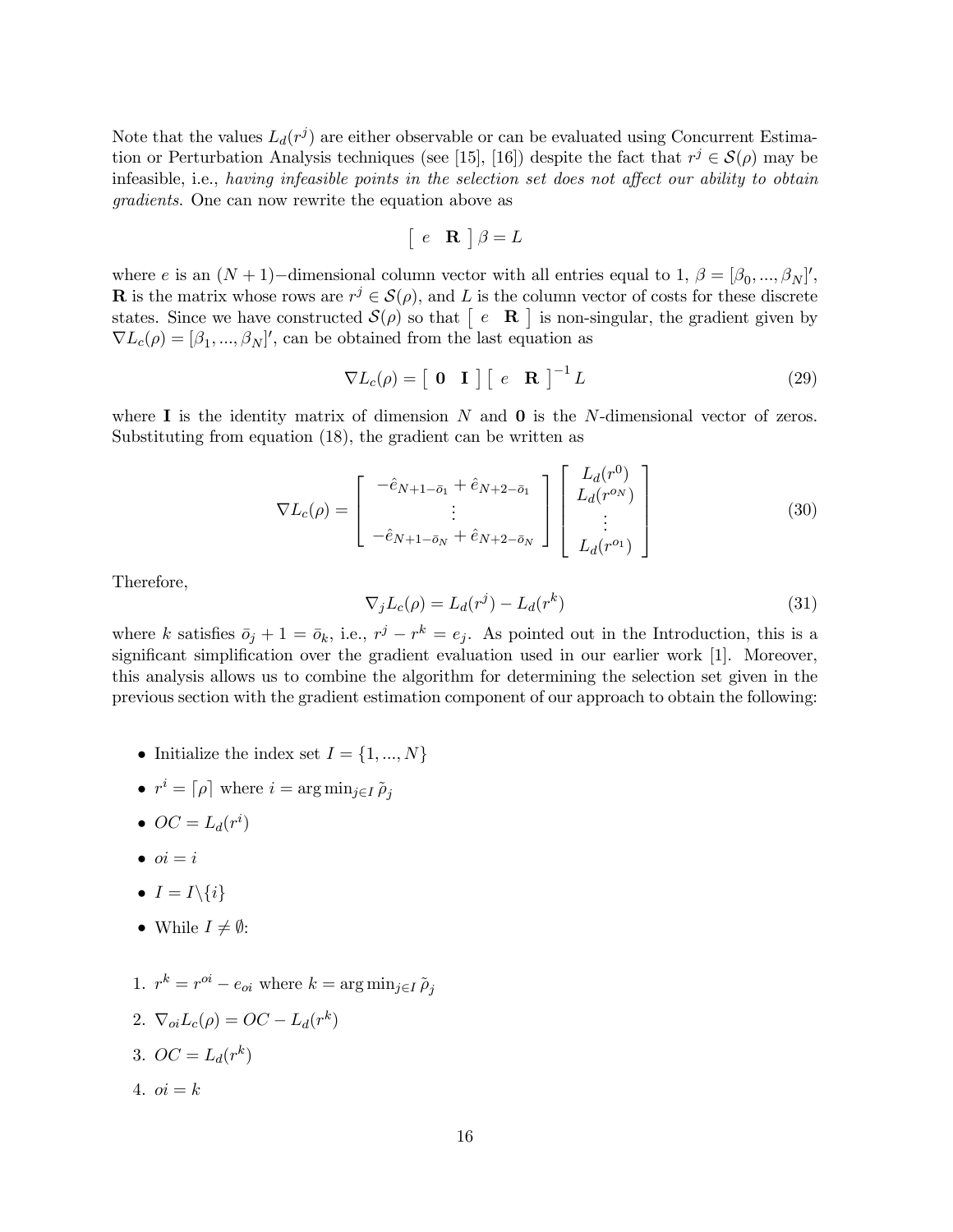- 5.  $I = I \setminus \{k\}$
- $\bullet$   $r^0 = \lfloor \rho \rfloor$

$$
\bullet \ \nabla_{oi} L_c(\rho) = OC - L_d(r^0)
$$

Example (Cont.): For the example we have been using throughout the paper, consider the cost function

$$
J(r) = ||r - [2, 5, 3]||^2
$$

Let  $\rho_n = [3.9, 3.9, 2.2]$ , for which we found  $\mathcal{S}(\rho) = \{[3, 3, 2], [3, 4, 2], [4, 4, 2], [4, 4, 3]\}$  with  $r^1 =$  $[4, 4, 2], r^2 = [3, 4, 2], r^3 = [4, 4, 3],$  and  $r^0 = [3, 3, 2].$  The gradient at this point can, therefore, be evaluated using (31) to give

$$
\nabla L_c(\rho_n) = \begin{bmatrix} J_d([4,4,2]) - J_d([3,4,2]) \\ J_d([3,4,2]) - J_d([3,3,2]) \\ J_d([4,4,3]) - J_d([4,4,2]) \end{bmatrix} = \begin{bmatrix} 3 \\ -3 \\ -1 \end{bmatrix}
$$

Using  $\eta_n = 0.5$  in (4):

$$
\rho_{n+1} = \pi_{n+1}[\rho_n - \eta_n \nabla L_c(\rho_n)]
$$
  
=  $\pi_{n+1}[[2.4, 5.4, 2.7]]$   
= [2.2, 5.2, 2.6]

where we have used the projection  $\pi$  to map the point [2.4, 5.4, 2.7] into a feasible point  $[2.2, 5.2, 2.6] \in A_c$ . For this example,  $\pi$  can be defined as follows:

$$
\pi[\bar{\rho}] = \arg \min_{\sum_{i=1}^{N} \rho_i = 10} ||\rho - \bar{\rho}||
$$

#### 4.2 Projection Mapping

The projection mapping  $\pi$  is a crucial element of our method and may have a significant effect on convergence. In this section, we discuss a projection mapping which can be used for resource allocation problems with feasible sets

$$
A_d = \left\{ r : \sum_{i=1}^{N} r_i = K, \ r \in \mathbb{Z}_+^N \right\}
$$

Consider the optimization problem

$$
\min_{\rho} \sum_{i=1}^{N} (\rho_i - \bar{\rho}_i)^2
$$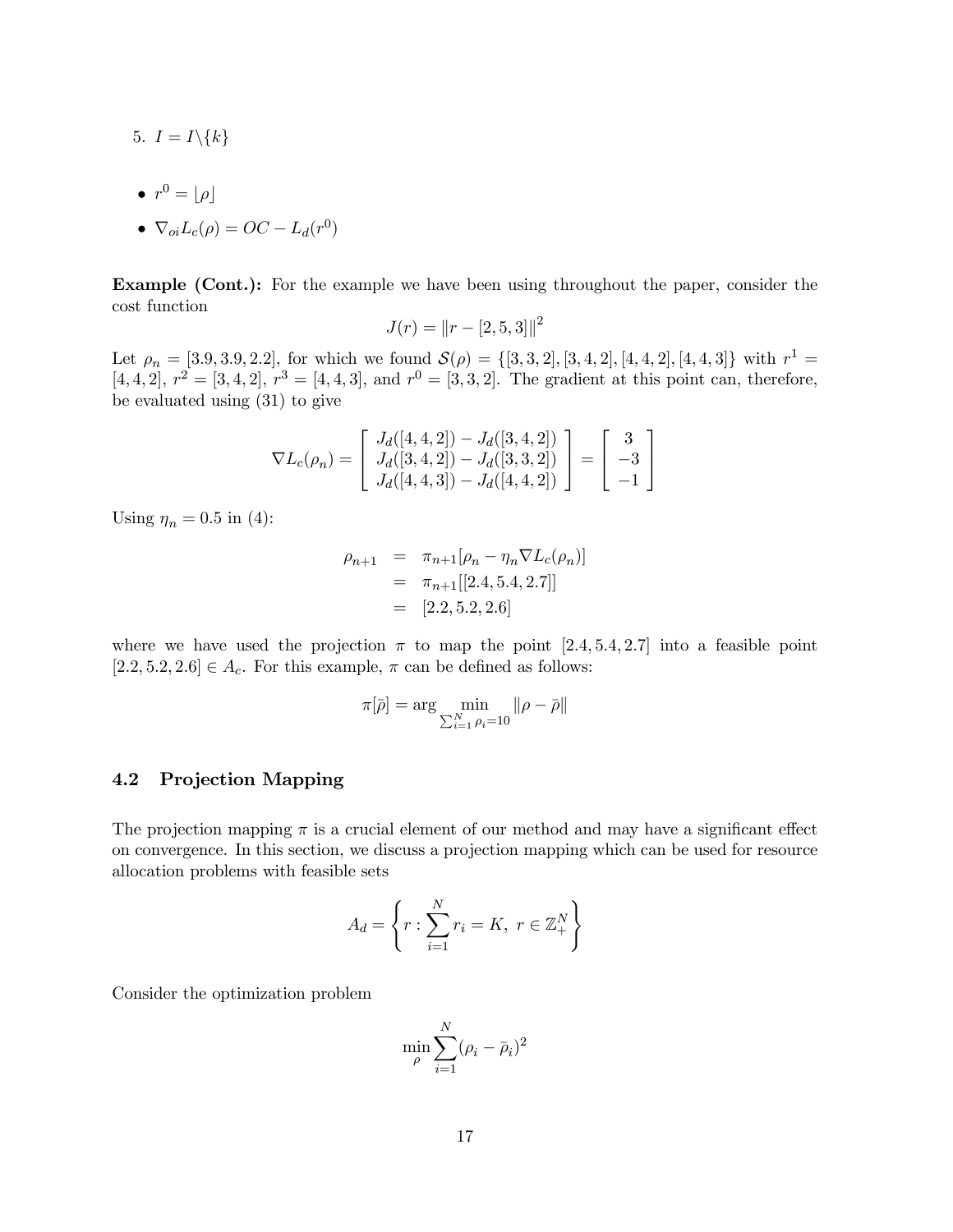subject to

$$
\rho_i \geq 0
$$
  

$$
\sum_{i=1}^N \rho_i = K
$$

The solution to this optimization problem, which we will denote by  $\pi(\bar{\rho})$ , is the closest point in the feasible set  $A_c$  to the point  $\bar{\rho}$ . Note that a  $\pi$  projection to a closed convex set defined in this manner is continuous and nonexpansive, therefore it guarantees convergence (see [1]).

Let us consider the relaxed problem

$$
\min_{\rho_i \ge 0} \sum_{i=1}^N \left[ (\rho_i - \bar{\rho}_i)^2 - \lambda \rho_i \right] + \lambda K
$$

The necessary optimality conditions are

$$
[2(\rho_i - \bar{\rho}_i) - \lambda] = 0 \text{ for } \rho_i > 0
$$
  

$$
[2(\rho_i - \bar{\rho}_i) - \lambda] > 0 \text{ for } \rho_i = 0
$$
  

$$
\sum_{i=1}^{N} \rho_i = K
$$

or equivalently

$$
\rho_i = \bar{\rho}_i + \frac{\lambda}{2} \text{ for } \rho_i > 0
$$

$$
\rho_i > \bar{\rho}_i + \frac{\lambda}{2} \text{ for } \rho_i = 0
$$

$$
\sum_{i=1}^N \rho_i = K
$$

i.e.,

$$
\rho_i = \max(0, \bar{\rho}_i + \frac{\lambda}{2})
$$

$$
\sum_{i=1}^{N} \rho_i = K
$$

These equations suggest the following algorithm for the  $\pi$  projection:

#### Projection Algorithm:

- Initialize  $\lambda^0 = \frac{2}{N}(K \sum_{i=1}^N \max(0, \bar{\rho}_i))$
- If some stopping condition is not satisfied: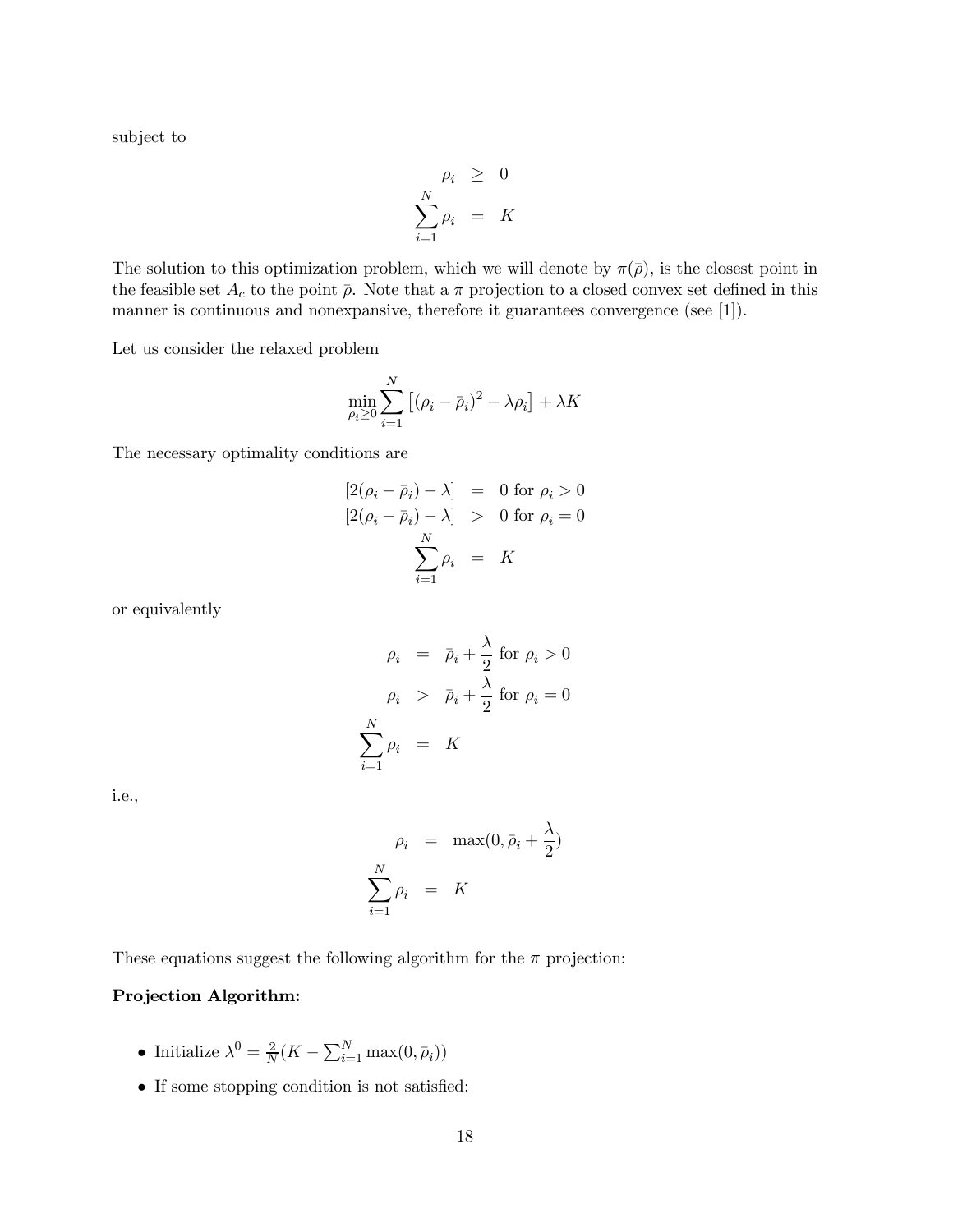1. For  $i = 1, 2, ...N$ ,  $\rho_i = \max(0, \bar{\rho}_i + \frac{\lambda}{2})$ 2.  $\lambda \leftarrow \lambda + \frac{2}{N}(K - \sum_{i=1}^{N} \rho_i)$ 

• Set 
$$
\pi[\overline{\rho}] = \rho
$$
.

A common stopping condition we have used in our work (see also Section 7) is  $\left| K - \sum_{i=1}^{N} \rho_i \right| \leq \varepsilon$ , for some small  $\varepsilon > 0$ . Then, the vector  $\rho$  is rescaled

$$
\rho \leftarrow \frac{K}{\sum_{i=1}^N \rho_i} \rho
$$

to satisfy the capacity constraint. The error introduced while rescaling is small and it is a monotonically increasing function of  $\varepsilon$ . Note that there is a trade-off between the number of iterations needed and the size of the resulting error term determined by the selection of  $\varepsilon$ .

#### 4.3 Separable cost functions

Suppose that the cost function,  $L_d(\cdot)$ , is *separable* in the sense that it is a sum of component costs each dependent on its local state only, i.e., let

$$
L_d(r) = \sum_{i=1}^{N} L_{d,i}(r_i)
$$
\n(32)

In this case, our approach is significantly simplified. In particular, from  $(31)$  and  $(32)$ , we can write

$$
\nabla_j L_c(\rho) = L_d(r^j) - L_d(r^k)
$$
  
= 
$$
\sum_{i=1}^N L_{d,i}(r_i^j) - \sum_{i=1}^N L_{d,i}(r_i^k)
$$
  
= 
$$
\sum_{i=1}^N [L_{d,i}(r_i^j) - L_{d,i}(r_i^k)]
$$
  
= 
$$
L_{d,j}(r_j^j) - L_{d,j}(r_j^j - 1)
$$

where k satisfies  $\bar{o}_j + 1 = \bar{o}_k$ , i.e.,  $r^j - r^k = e_j$ . Note that  $r_j^j = \lceil \rho_j \rceil$  and  $r_j^j - 1 = \lfloor \rho_j \rfloor$ ; therefore,

$$
\nabla_j L_c(\rho) = L_{d,j}(\lceil \rho_j \rceil) - L_{d,j}(\lfloor \rho_j \rfloor)
$$
\n(33)

This result indicates that for separable cost functions estimating sensitivities does not require the determination of a selection set; we can instead simply pick a feasible neighbor (preferably the closest feasible neighbor to  $\rho$ ) and apply Perturbation Analysis (PA) techniques to determine the gradient components through (33). There are a number of PA techniques developed precisely for evaluating the effect of decreasing and increasing the number of resources allocated to user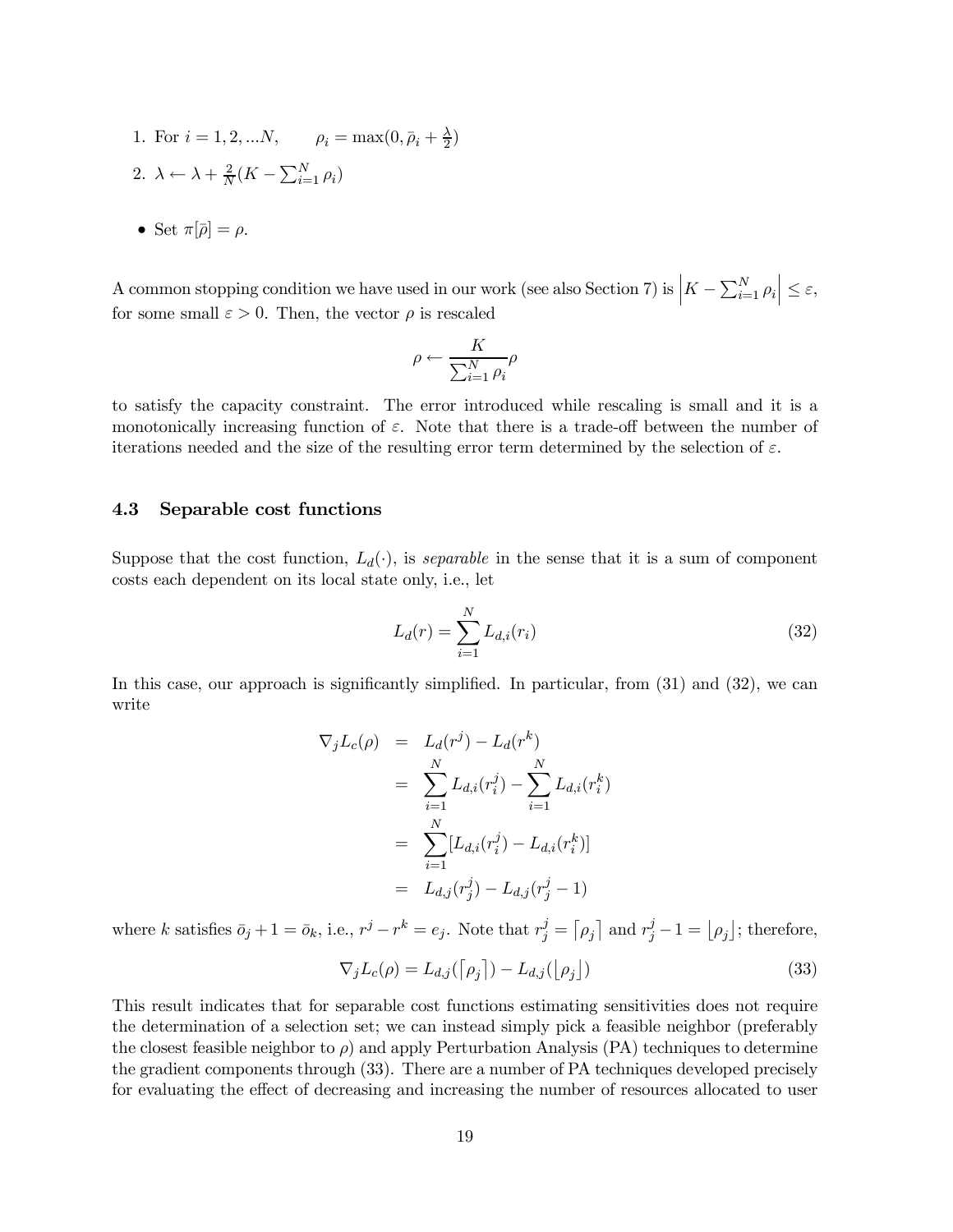i; for example, estimating the sensitivity of packet loss in a radio network with respect to adding/removing a transmission slot available to the *i*th user [17], [18]. In [19] a PA technique is used together with our methodology to solve a call admission problem (with a separable cost function) over a communication network where there are capacity constraints on each node, while there is no total capacity constraint for the network.

### 5 Recovery of optimal discrete states

Our ultimate goal remains the solution of (1), that is the determination of  $r^* \in A_d$  that solves this optimization problem. Our approach is to solve (2) by iterating on  $\rho \in A_c$  and, at each step, transforming  $\rho$  through some  $f \in \mathcal{F}_{\rho}$ . The connection between  $\rho$  and  $r = f(\rho)$  for each step is therefore crucial, as is the relationship between  $\rho^*$  and  $f(\rho^*)$  when and if this iterative process comes to an end identifying a solution  $\rho^*$  to the surrogate problem (2).

The following theorem identifies a key property of the selection set  $S^*(\rho^*)$  of an *optimal* surrogate state  $\rho^*$ .

**Theorem 5.1** Let  $\rho^*$  minimize  $L_c(\rho)$  over  $A_c$ . If  $r^* = \arg \min_{r \in S^*(\rho^*)} L_d(r) \in \mathcal{N}(\rho^*)$ , i.e., the minimal cost element  $r^*$  of the selection set  $S^*(\rho^*)$  corresponding to  $L_c(\rho^*)$  is feasible, then  $r^*$ minimizes  $L_d(r)$  over  $A_d$  and satisfies  $L_d(r^*) = \bar{L}_c(\rho^*)$ .

**Proof.** By (25), the optimal surrogate state  $\rho^* = \arg \min_{\rho \in A_c} \bar{L}_c(\rho)$  satisfies

$$
\bar{L}_c(\rho^*) = \sum_{j=0}^N \alpha_j L_d(r^j)
$$

where  $\sum_{j=0}^{N} \alpha_j = 1, r^j \in S^*(\rho^*), \alpha_j \ge 0$  for  $j = 0, ..., N$ . Then,

$$
\bar{L}_c(\rho^*) = \sum_{j=0}^N \alpha_j L_d(r^j) \ge \sum_{j=0}^N \alpha_j L_d(r^*) = L_d(r^*)
$$
\n(34)

regardless of the feasibility of  $r^*$ .

Next, note that  $A_d \subset A_c$  and  $\bar{L}_c(r) = L_d(r)$  for any  $r \in A_d$ . Therefore, if  $r^* \in \mathcal{N}(\rho^*)$ , then

$$
L_d(r^*) = \bar{L}_c(r^*) \ge \bar{L}_c(\rho^*)
$$
\n(35)

In view of (34) and (35), we then get

$$
L_d(r^*) \le \bar{L}_c(\rho^*) \le L_d(r^*)
$$

It follows that

$$
L_d(r^*) = \bar{L}_c(\rho^*)
$$

that is,  $r^*$  is optimal over  $A_d$ . Finally, since  $r^*$  is one of the discrete feasible neighboring states of  $\rho^*$ , i.e.  $r^* \in \mathcal{N}(\rho^*)$ , we have  $r^* = f(\rho^*)$  for some  $f \in \mathcal{F}_{\rho^*}$ .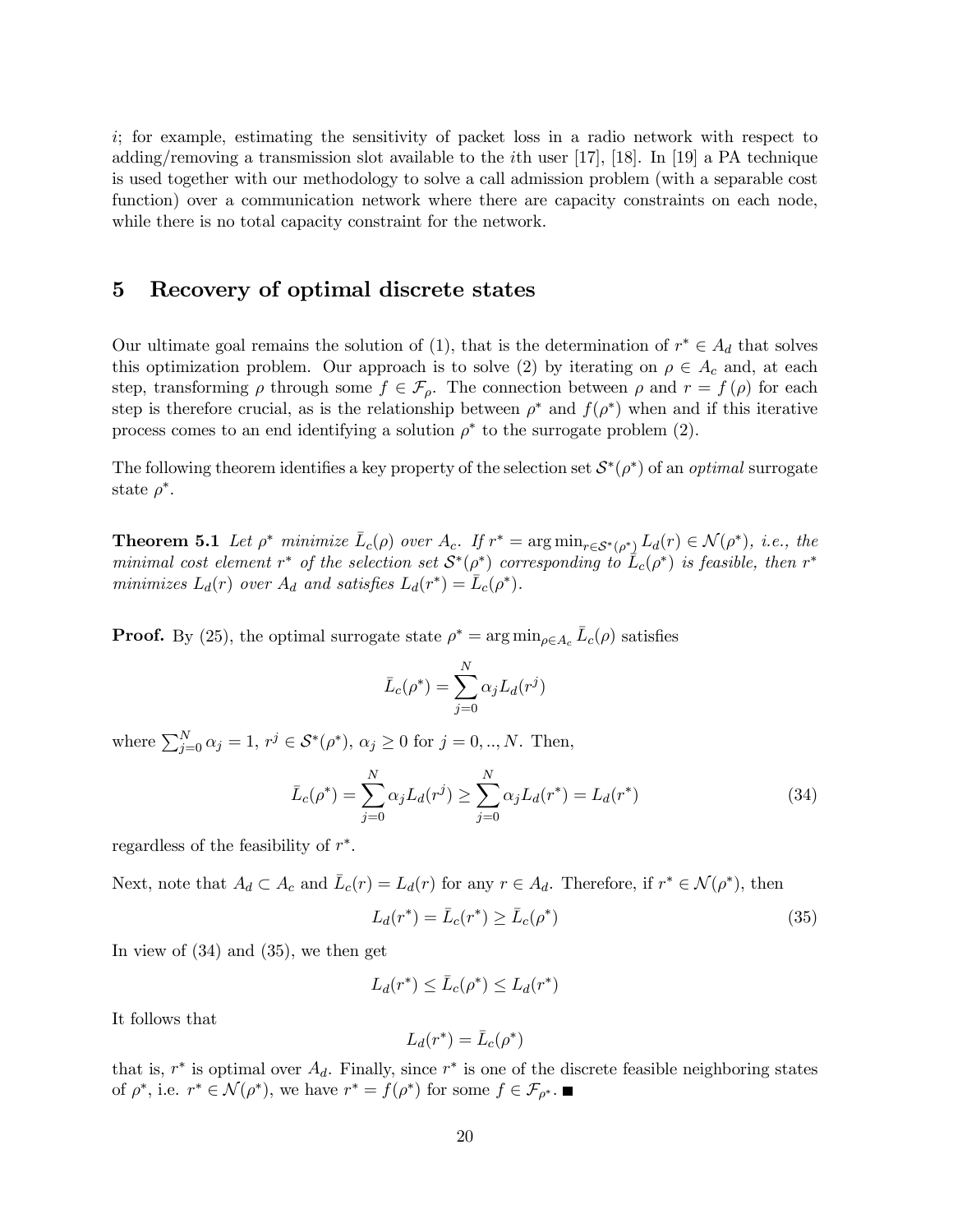**Corollary 5.1** For unconstrained problems, let  $\rho^*$  minimize  $\bar{L}_c(\rho)$ . Then,

$$
r^* = \arg\min_{r \in \mathcal{S}^*(\rho^*)} L_d(r)
$$

minimizes  $L_d(r)$  and satisfies  $L_d(r^*) = \bar{L}_c(\rho^*)$ .

**Proof.** If problem (1) is unconstrained, then trivially  $r^* = \arg \min_{r \in S^*(\rho^*)} L_d(r) \in \mathcal{N}(\rho^*)$  and the result follows.  $\blacksquare$ 

An interesting example of an unconstrained problem is that of lot sizing in manufacturing systems (see  $[20]$ ) where the sizes of lots of different parts being produced may take any (nonnegative) integer value. Clearly, Corollary 5.1 also holds for problems where the optimal point is in the interior of the feasible set where the constraints are not active, i.e.,  $\mathcal{N}(\rho^*) = \mathcal{C}(\rho^*)$ .

If there are active constraints around the optimal point  $\rho^*$ , i.e.,  $\mathcal{N}(\rho^*) \neq \mathcal{C}(\rho^*)$ , and there are infeasible points in the selection set  $\mathcal{S}(\rho^*)$ , then, if one of these infeasible points has the minimal cost, the recovery of the optimal as a feasible neighbor of  $\rho^*$  becomes difficult to guarantee theoretically, even though empirical evidence shows that this is indeed the case. This is the price to pay for the generalization of the surrogate problem method we have presented here through the introduction of a selection set that allows the inclusion of infeasible points. However, if the cost function  $L_d(r)$  is "smooth" in some sense, the minimal cost element of  $\mathcal{N}(\rho^*)$  will in general be either an optimal or a near-optimal point as stated in the next lemma.

**Lemma 5.1** If the cost function  $L_d(r)$  satisfies

$$
\left| L_d(r^1) - L_d(r^2) \right| \le c_\omega \left\| r^1 - r^2 \right\|, \quad c_\omega < \infty \tag{36}
$$

then all  $r \in \mathcal{N}(\rho^*)$  satisfy

$$
L_d(r) \le \bar{L}_c(\rho^*) + c_\omega \sqrt{N} \tag{37}
$$

**Proof.** Note that  $S^*(\rho^*) \subset C(\rho^*)$  and  $\mathcal{N}(\rho^*) \subset C(\rho^*)$ . It is easy to show that for  $r^1, r^2 \in C(\rho^*)$  $||r^1 - r^2|| \leq \sqrt{N}$ 

By (34), there exists  $r^* \in \mathcal{S}^*(\rho^*)$  that satisfies  $\bar{L}_c(\rho^*) \ge L_d(r^*)$  regardless of its feasibility. For  $r \in \mathcal{N}(\rho^*)$ , we can write  $\bar{L}_c(\rho^*) \leq L_d(r)$ , therefore

$$
|L_d(r) - L_d(r^*)| = L_d(r) - L_d(r^*) \ge L_d(r) - \bar{L}_c(\rho^*)
$$
\n(38)

By assumption (36),

$$
|L_d(r) - L_d(r^*)| \le c_\omega \|r - r^*\| \le c_\omega \sqrt{N}
$$
\n(39)

Hence, from (38) and (39),

$$
L_d(r) \le \bar{L}_c(\rho^*) + c_\omega \sqrt{N}
$$

 $\blacksquare$ 

In practice, for many cost metrics such as throughput or mean system time in queueing models, it is common to have the costs in the neighborhood of an optimal point be relatively close, in which case the value of  $c_{\omega}$  is small and (37) is a useful bound.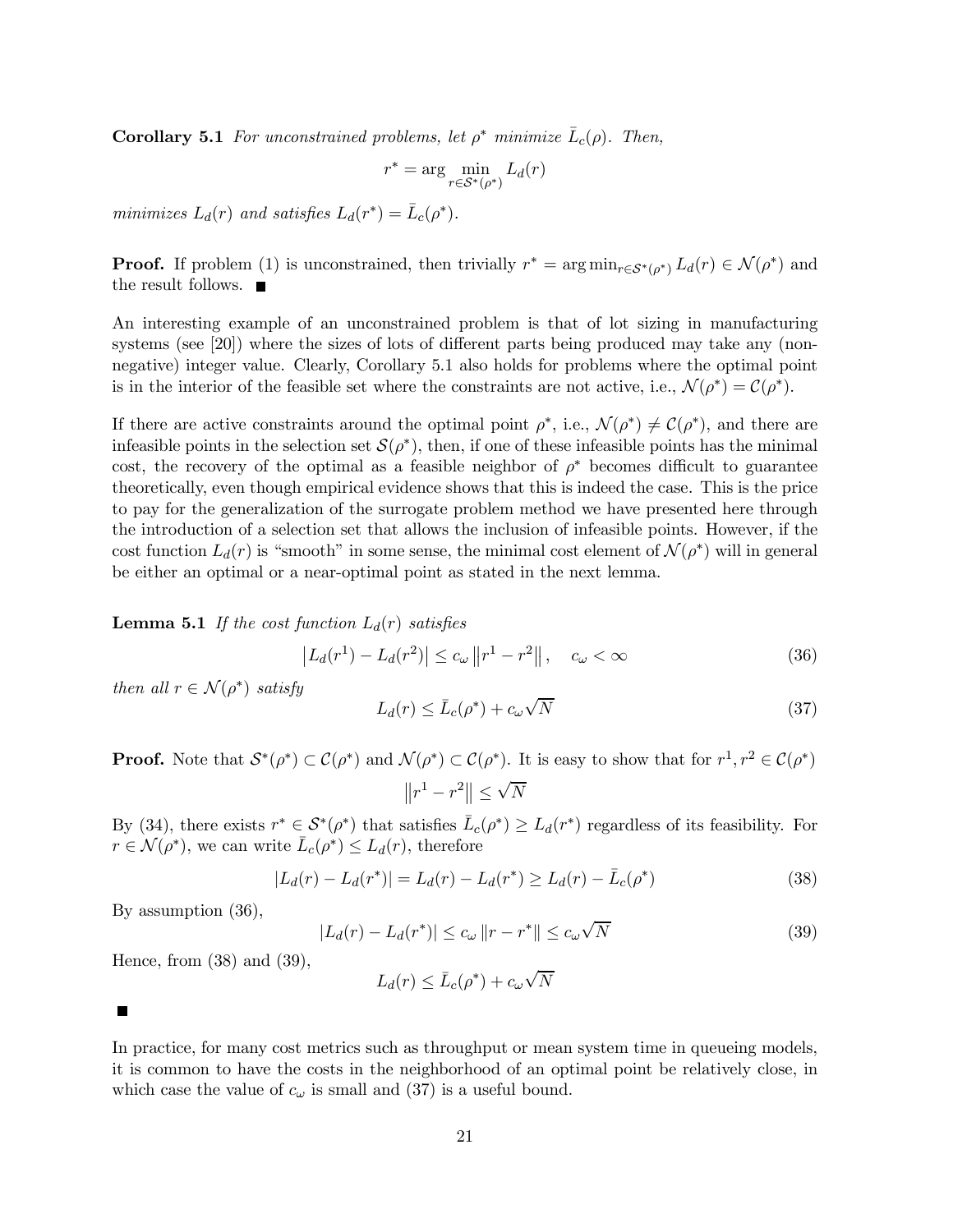# 6 Optimization Algorithm

Summarizing the results of the previous sections and combining them with the basic scheme described by (4)-(5), we obtain the following optimization algorithm for the solution of the basic problem in (1):

- Initialize  $\rho_0 = r_0$  and perturb  $\rho_0$  to have all components non-integer.
- For any iteration  $n = 0, 1, \ldots$ :
	- 1. Determine  $\mathcal{S}(\rho_n)$  [using the construction of Theorem 3.1; recall that this set is generally not unique].
	- 2. Select  $f_n \in \mathcal{F}_{\rho_n}$  such that  $r_n = \arg \min_{r \in \mathcal{N}(\rho_n)} ||r \rho_n|| = f_n(\rho_n) \in \mathcal{N}(\rho_n)$ .
	- 3. Operate at  $r_n$  to collect  $L_d(r^i)$  for all  $r^i \in \mathcal{S}(\rho_n)$  [using Concurrent Estimation or some form of Perturbation Analysis; or, if feasible, through off-line simulation.
	- 4. Evaluate  $\nabla L_c(\rho_n)$  [using (31)].
	- 5. Update the continuous state:  $\rho_{n+1} = \pi_{n+1}[\rho_n \eta_n \nabla L_c(\rho_n)].$
	- 6. If some stopping condition is not satisfied, repeat steps for  $n+1$ . Else, set  $\rho^* = \rho_{n+1}$ .
- Obtain the optimal (or the near optimal) state as one of the neighboring feasible states in the set  $\mathcal{N}(\rho^*).$

Note that for separable cost functions, steps 1-6 can be replaced by

- 1. Select  $f_n$  such that  $r_n = \arg \min_{r \in \mathcal{N}(\rho_n)} ||r \rho_n|| = f_n(\rho_n) \in \mathcal{N}(\rho_n)$ .
- 2. Operate at  $r_n$  to evaluate  $\nabla L_c(\rho_n)$  using Perturbation Analysis and (33).
- 3. Update the continuous state:  $\rho_{n+1} = \pi_{n+1}[\rho_n \eta_n \nabla L_c(\rho_n)]$ .
- 4. If some stopping condition is not satisfied, repeat steps for  $n + 1$ . Else, set  $\rho^* = \rho_{n+1}$ .

The surrogate part of this algorithm is a stochastic approximation scheme with projection whose convergence was analyzed in [1] and references therein.

Note that ideally we would like to have  $\nabla J_c(\rho_n)$  be the cost sensitivity driving the algorithm. Since this information is not always available in a stochastic environment and since  $J_c(\rho_n)$  =  $E[L_c(\rho_n,\omega)]$ , the stochastic approximation algorithm uses  $\nabla L_c(\rho_n,\omega)$  as an estimate and under some standard assumptions on the estimation error  $\varepsilon_n$  where

$$
\nabla J_c(\rho_n) = \nabla \bar{L}_c(\rho_n, \omega) + \varepsilon_n
$$

the convergence is guaranteed. In order to get  $\nabla \bar{L}_c(\rho_n, \omega)$ , however, one needs to consider all possible selection sets. In this algorithm we utilize only one of those selection sets and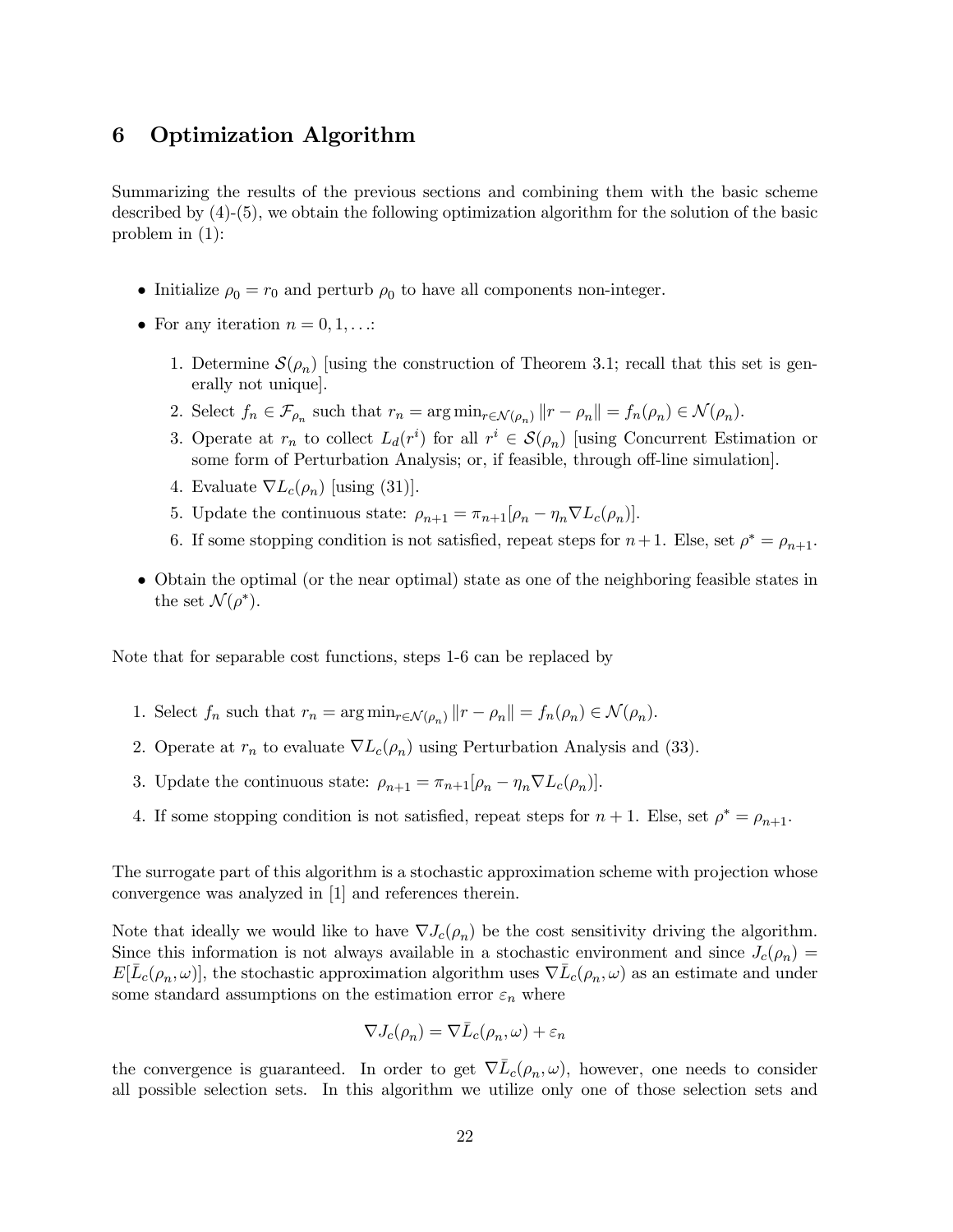approximate  $\nabla \bar{L}_c(\rho_n, \omega)$  with  $\nabla L_c(\rho_n, S(\rho_n), \omega)$ . This approximation introduces yet another error term  $\bar{\varepsilon}_n$  where

$$
\nabla \bar{L}_c(\rho_n, \omega) = \nabla L_c(\rho_n, S(\rho_n), \omega) + \bar{\varepsilon}_n
$$

Note that this error term  $\bar{\varepsilon}_n$  exists regardless of stochasticity, unless the cost function  $L_d(.)$  is separable (all selection sets will yield the same sensitivity for separable cost functions). We can combine error terms to define  $\epsilon_n = \bar{\epsilon}_n + \epsilon_n$  and write

$$
\nabla J_c(\rho_n) = \nabla L_c(\rho_n, S(\rho_n), \omega) + \epsilon_n
$$

If the augmented error term  $\epsilon_n$  satisfies the standard assumptions, then convergence of the algorithm to the optimal follows in the same way as presented in [1].

# 7 Numerical Examples and Applications

We first illustrate our approach by means of a simple deterministic example, followed by a more challenging stochastic optimization application for a classical problem in manufacturing systems.

**Example 1:** Consider an allocation problem of  $K = 20$  resources over  $N = 4$  users so as to minimize the convex cost function  $J_d(r)$  defined as

$$
J_d(r) = ||r - [4, 5, 3, 8]||^2
$$

Suppose the initial state is  $\rho_0 = [1.8, 9.1, 6.2, 2.9]$ . Note that the set of feasible neighboring states  $\mathcal{N}(\rho_0)$  is

$$
\mathcal{N}(\rho_0) = \{[2, 10, 6, 2], [2, 9, 7, 2], [2, 9, 6, 3], [1, 10, 7, 2], [1, 10, 6, 3], [1, 9, 7, 3]\}
$$

Following the steps shown in the algorithm of Section 6, we have:

1. Determine the selection set  $\mathcal{S}(\rho_0)$ 

 $\mathcal{S}(\rho_0) = \{[1, 9, 6, 2], [1, 9, 6, 3], [2, 9, 6, 3], [2, 9, 7, 3], [2, 10, 7, 3]\}$ 

2. Select  $r_0 = f_0(\rho_0) \in \mathcal{N}(\rho_0)$ :

$$
r_0 = [2, 9, 6, 3]
$$

#### 3. Evaluate cost functions for states in  $\mathcal{S}(\rho_0)$ :

$$
J_d([1, 9, 6, 2]) = 70
$$
  
\n
$$
J_d([1, 9, 6, 3]) = 59
$$
  
\n
$$
J_d([2, 9, 6, 3]) = 54
$$
  
\n
$$
J_d([2, 9, 6, 3]) = 54
$$

4. Evaluate the gradient of the cost at  $\rho_0$ 

$$
(\nabla J_c(\rho_0))_1 = J_d([2, 9, 6, 3]) - J_d([1, 9, 6, 3]) = -5
$$
  
\n
$$
(\nabla J_c(\rho_0))_2 = J_d([2, 10, 7, 3]) - J_d([2, 9, 7, 3]) = 9
$$
  
\n
$$
(\nabla J_c(\rho_0))_3 = J_d([2, 9, 7, 3]) - J_d([2, 9, 6, 3]) = 7
$$
  
\n
$$
(\nabla J_c(\rho_0))_4 = J_d([1, 9, 6, 3]) - J_d([1, 9, 6, 2]) = -11
$$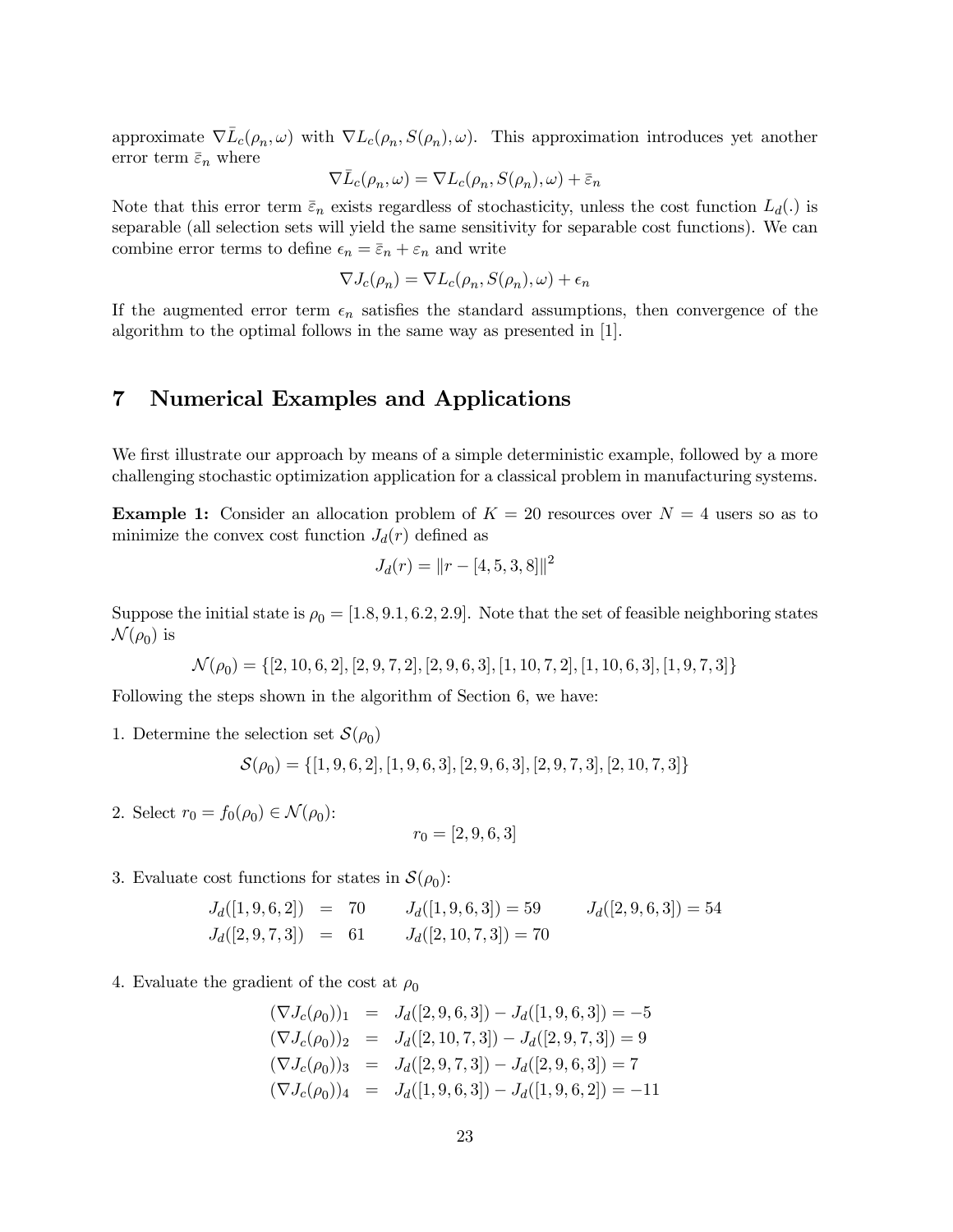Therefore,

$$
\nabla J_c(\rho_0) = \left[ \begin{array}{c} -5 \\ 9 \\ 7 \\ -11 \end{array} \right]
$$

5. Update the surrogate state:

$$
\rho_1 = \pi_1[\rho_0 - \eta_0 \nabla J_c(\rho_0)]
$$

6. If the stopping condition is not satisfied, go to step 1 and repeat with  $\rho_{n+1}$  replacing  $\rho_n$  for  $n = 0, 1, \dots$ 

Using a step size sequence  $\eta_n = 0.5/(n + 1)$ , the following table shows the evolution of the algorithm for the first few steps. Note that the optimal allocation  $[4, 5, 3, 8]$  is reached after a single step.

| <b>STEP</b> |                                             |              | $J_c(\rho)$ | J(r |
|-------------|---------------------------------------------|--------------|-------------|-----|
|             | $[1.800, 9.100, 6.200, 2.900]$ [2, 9, 6, 3] |              | 56.84       | 54  |
|             | [4.300, 4.600, 2.700, 8.400]                | [4, 5, 3, 8] | 0.50        |     |
|             | [4.050, 4.850, 2.950, 8.150]                | [4, 5, 3, 8] | 0.05        |     |

Table 1: Optimal Resource Allocation

**Example 2:** Consider a manufacturing system formed by five stages in series. The arrival process to the system is Poisson with rate  $\lambda = 1.0$  and the service processes are all exponential with rates  $\mu_1 = 2.0, \mu_2 = 1.5, \mu_3 = 1.3, \mu_4 = 1.2, \text{ and } \mu_5 = 1.1.$  Note that Poisson arrival process and exponential service times are not required by the algorithm. They are chosen for simplicity of the simulations.

We would like to allocate kanban (tickets) to stages  $2-5$ , to minimize a cost function that has two components

$$
J(r) = J_1(r) + J_2(r)
$$

where  $r \in \mathbb{Z}_+^4$  is the vector of kanban allocated to stages  $2-5$ . The first component  $J_1(r)$  is the average system time for jobs and the second component  $J_2(r)$  is a cost on the number of kanban allocated defined as

$$
J_2(r) = c \left| K - \sum_{i=1}^{4} r_i \right|
$$

For large enough c, the second component  $J_2(r)$  dominates the cost; therefore, a capacity constraint of the form

$$
\sum_{i=1}^{4} r_i = K
$$

is enforced. The problem, then, can be written as

$$
\min_{\sum_{i=1}^{4} r_i = K} J_1(r)
$$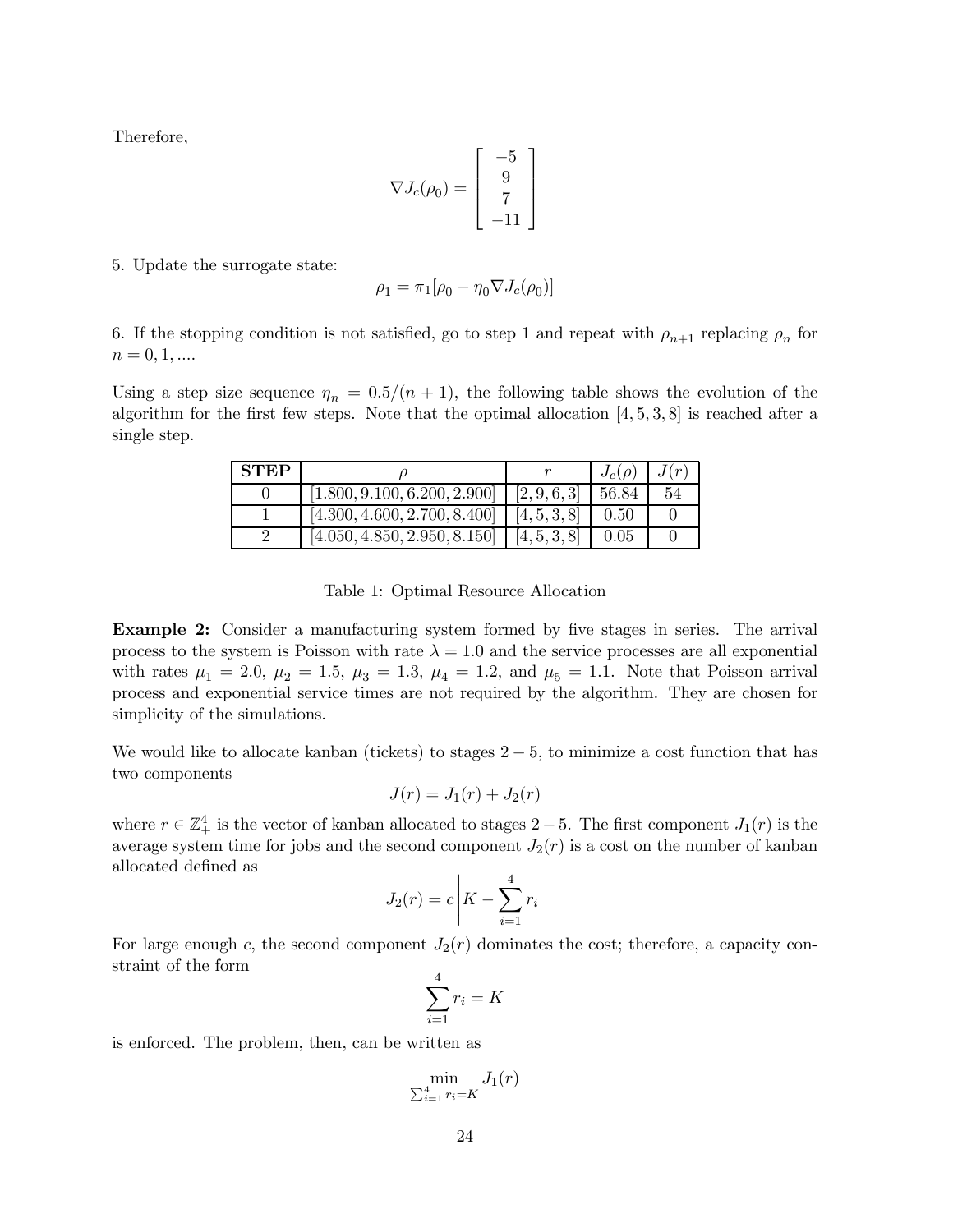which was considered in [21] with  $K = 13$ . The surrogate method for the same problem performs as follows:

| Iterations     | $\boldsymbol{r}$       | J(r)     |
|----------------|------------------------|----------|
| 1              | [3, 3, 3, 4]           | 0.798133 |
| $\overline{2}$ | [1, 2, 2, 8]           | 0.781896 |
| $\overline{3}$ | [1, 5, 4, 8]           | 0.767171 |
| $\overline{4}$ | [1, 4, 6, 7]           | 0.746568 |
| 5              | [1, 4, 6, 7]           | 0.761161 |
| 6              | [1, 4, 6, 6]           | 0.709394 |
| 7              | [1, 3, 5, 6]           | 0.827928 |
| 8              | [1,3,5,6]              | 0.788815 |
| 9              | $\overline{[1,3,5,5]}$ | 0.730709 |
| 10             | [1, 3, 5, 6]           | 0.742748 |
| 11             | [1, 3, 5, 5]           | 0.791522 |
| 12             | [1, 2, 5, 5]           | 0.865436 |
| 13             | [1, 3, 4, 5]           | 0.795680 |
| 14             | [1, 3, 4, 5]           | 0.738700 |
| 15             | [1, 3, 4, 5]           | 0.857133 |
| 16             | [1, 3, 4, 5]           | 0.679464 |
| 17             | [1, 3, 4, 5]           | 0.875472 |
| 18             | [1, 3, 4, 5]           | 0.840447 |

Table 2: Optimal Kanban Allocation

At each iteration we observe 100 departures and use the decreasing step size  $\eta_n = \frac{140}{n}$ . The optimal allocation is observed as  $[1, 3, 4, 5]$  which matches the result from [21]. It is worthwhile noting that this optimal point is identified within 13 iterations, illustrating the convergence speed of this method.

#### 7.1 Multicommodity Resource Allocation Problems

An interesting class of discrete optimization problems arises when  $Q$  different types of resources must be allocated to  $N$  users. The corresponding optimization problem we would like to solve is

$$
\min_{r \in A_d} J(r)
$$

where  $r = [r_{1,1},\ldots,r_{1,Q},\ldots,r_{N,1},\ldots,r_{N,Q}]$  is the allocation vector and  $r_{i,q}$  is the number of resources of type q allocated to user i. A typical feasible set  $A_d$  is defined by the capacity constraints

$$
\sum_{i=1}^{N} r_{i,q} \leq K_q, \quad q = 1, \dots, Q
$$

and possibly additional constraints such as  $\beta_i \leq r_{i,q} \leq \gamma_i$  for  $i = 1,\ldots,N$ . Aside from the fact that such problems are of higher dimensionality because of the  $Q$  different resource types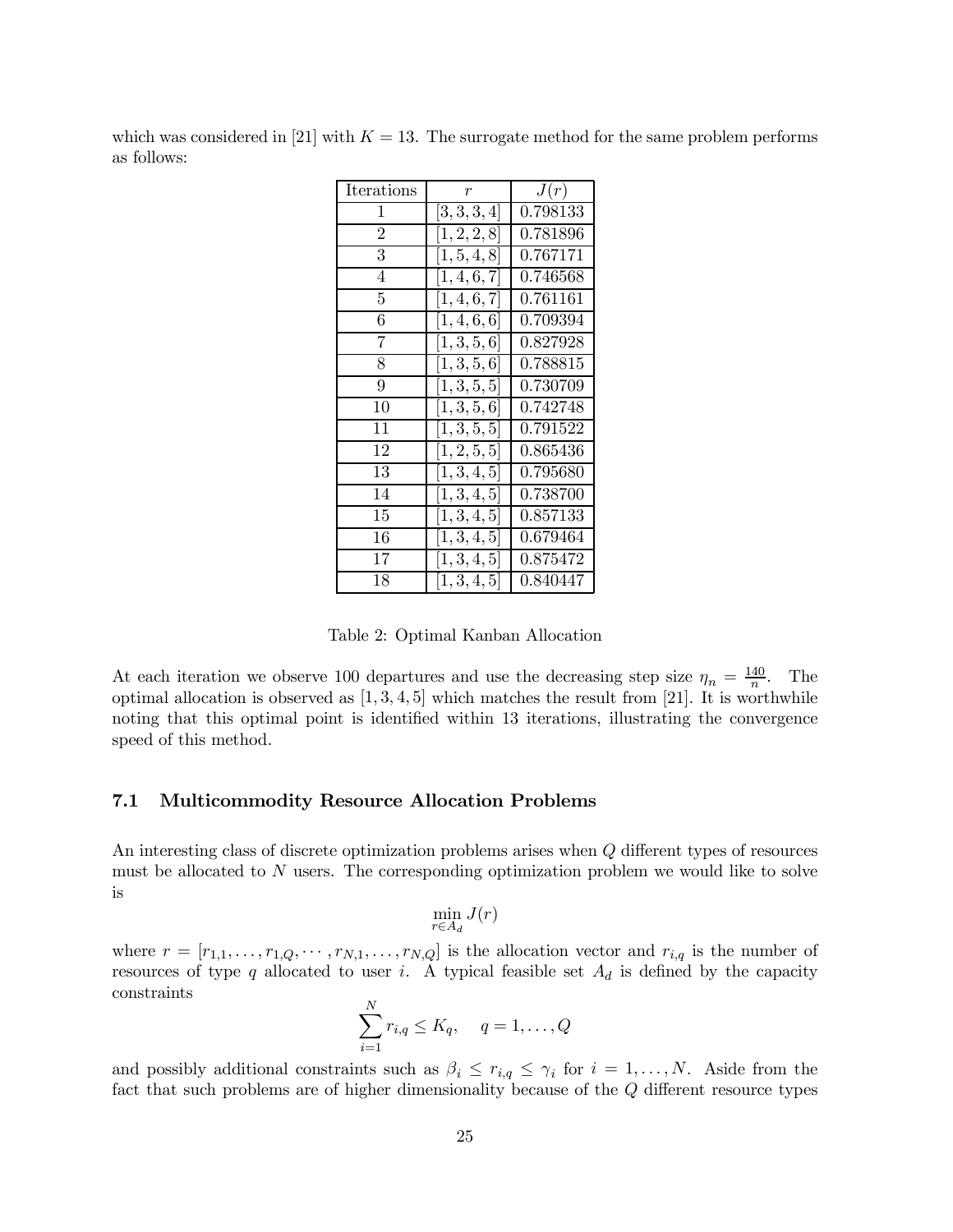that must be allocated to each user, it is also common that they exhibit multiple local minima. Examples of such problems are encountered in operations planning that involve N tasks to be simultaneously performed, each task i requiring a "package" of resources  $(r_{i,1},...,r_{i,Q})$  in order to be carried out. The natural trade-off involved is between carrying out fewer tasks each with a high probability of success (because each task is provided adequate resources) and carrying out more tasks each with lower probability of success.

The "surrogate problem" method provides an attractive means of dealing with these problems with local minima because of its convergence speed. Our approach for solving these problems is to randomize over the initial states  $r_0$  (equivalently,  $\rho_0$ ) and seek a (possibly local) minimum corresponding to this initial point. The process is repeated for different, randomly selected, initial states so as to seek better solutions. For deterministic problems, the best allocation seen so far is reported as the optimal. For stochastic problems, we adopt the stochastic comparison approach in [10]. The algorithm is run from a randomly selected initial point and the cost of the corresponding final point is compared with the cost of the "best point seen so far". The stochastic comparison test in [10] is applied to determine the "best point seen so far" for the next run. Therefore, the surrogate problem method can be seen as a complementary component for random search algorithms that exploits the problem structure to yield better generating probabilities (as discussed in [10]), which will eliminate (or decrease) the visits to poor allocations enabling them to be applied on-line.

In what follows we consider a problem with  $N = 16$ ,  $Q = 2$ , and  $K_1 = 20$ ,  $K_2 = 8$ . We then seek a 32-dimensional vector  $r = [r_{1,1}, r_{1,2}, \cdots, r_{16,1}, \ldots, r_{16,2}]$  to maximize a reward function of the form

$$
J(r) = \sum_{i=1}^{16} J_i(r) \tag{40}
$$

subject to

$$
\sum_{i=1}^{N} r_{i,1} \le 20, \qquad \sum_{i=1}^{N} r_{i,2} \le 8
$$

The reward functions  $J_i(r)$  we will use in this problem are defined as

$$
J_i = V_i P_i^0(r) - C_1 r_{i,1} P_i^1(r) - C_2 r_{i,2} P_i^2(r)
$$
\n(41)

In (41),  $V_i$  represents the "value" of successfully completing the *i*<sup>th</sup> task and  $P_i^0(r)$  is the probability of successful completion of the *i*th task under an allocation r. In addition,  $C_q$  is the cost of a resource of type q, where  $q = 1, 2$ , and  $P_i^q(r)$  is the probability that a resource of type q is completely consumed or lost during the execution of the *i*th task under an allocation  $r$ . A representative example of a reward function for a single task with  $V_i = 150$  is shown in Fig. 1. The cost values of resource types are  $C_1 = 20$  and  $C_2 = 40$ , and the values for tasks we will use in this problem range between 50 and 150.

The surrogate method is executed from random initial points and the results for some runs are shown in Fig. 2. Note that due to local maxima, some runs yield suboptimal results. However, in all cases convergence is attained extremely fast, enabling us to repeat the optimization process multiple times with different initial points in search of the global maximum. Although it is infeasible to identify the actual global maximum, we have compared our approach to a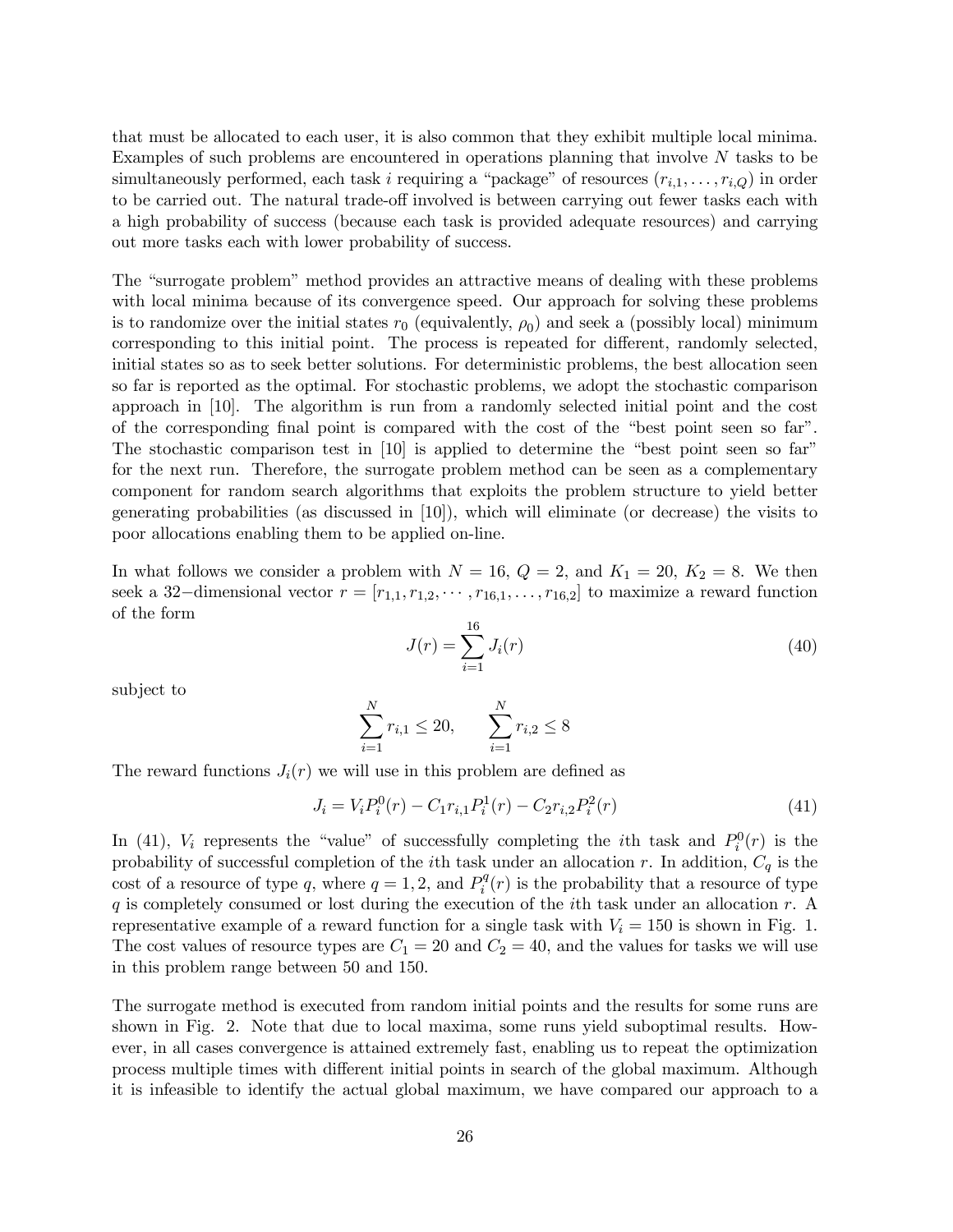

Figure 1: A typical reward function  $J_i(r_{i,1}, r_{i,2})$ 



Figure 2: Algorithm convergence under different initial points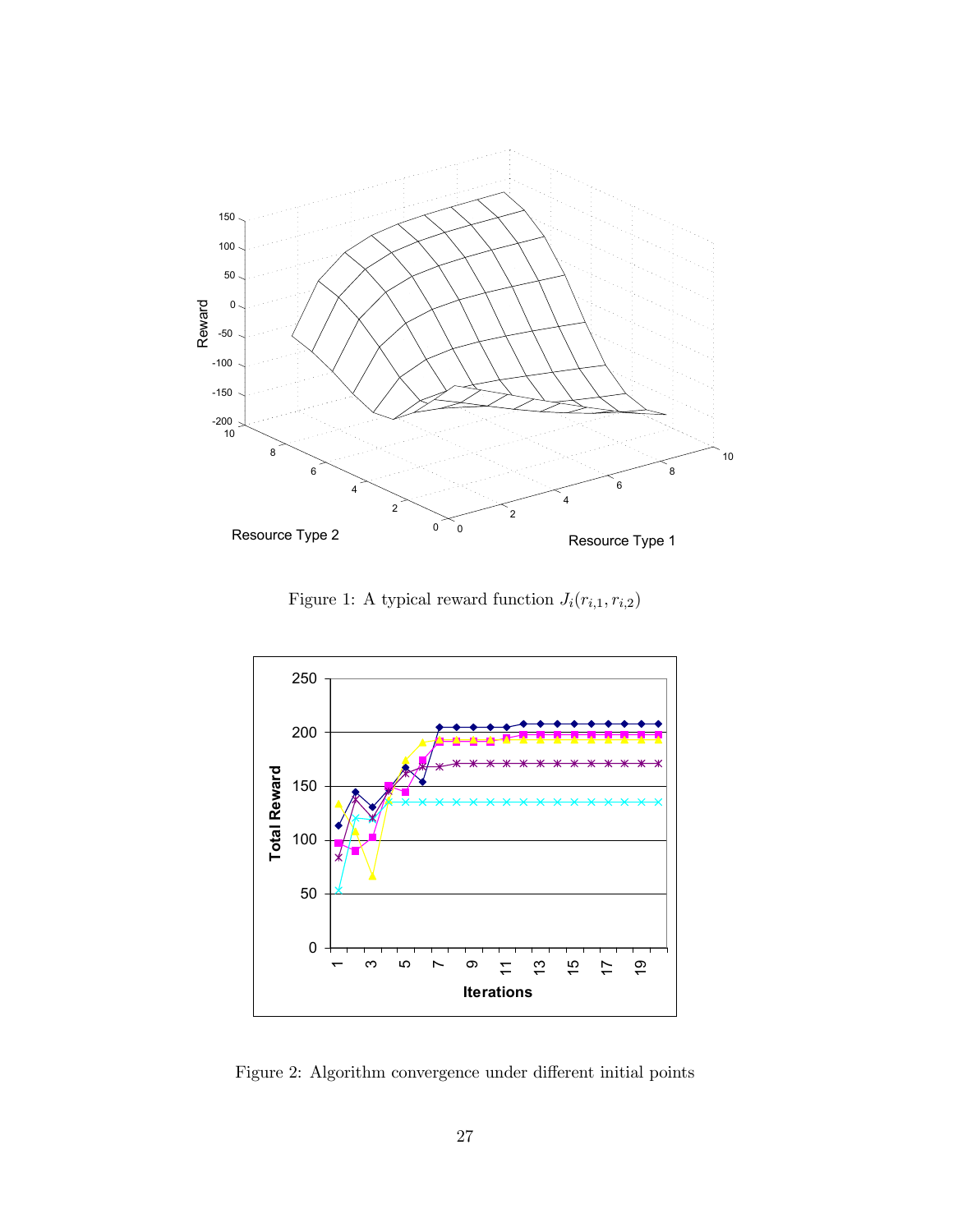few heuristic techniques and pure random search methods and found the "surrogate problem" method to outperform them.

# 8 Conclusions

In this paper we have generalized the methodology presented in [1] for solving stochastic discrete optimization problems. In particular, we have introduced the concept of a "selection set" associated with every surrogate state  $\rho \in A_c$  and modified the definition of the surrogate cost function  $\bar{L}_c(\rho)$  so that the method can be applied to arbitrary constraint sets and is computationally more efficient.

As in [1], the discrete optimization problem was transformed into a "surrogate" continuous optimization problem which was solved using gradient-based techniques. It was shown that, under certain conditions, the solution of the original problem is recovered from the optimal surrogate state. A key contribution of the methodology is its  $\omega$ -line control nature, based on the actual data from the underlying system. One can therefore see that this approach is intended to combine the advantages of a stochastic approximation type of algorithm with the ability to obtain sensitivity estimates with respect to discrete decision variables. This combination leads to very fast convergence to the optimal point.

Using this approach, we have also tackled a class of particularly hard multicommodity discrete optimization problems, where multiple local optima typically exist. Exploiting the convergence speed of the surrogate method, we presented a procedure where the algorithm is started from multiple random initial states in an effort to determine the global optimum.

### References

- [1] K. Gokbayrak and C. G. Cassandras, "An on-line 'surrogate problem' methodology for stochastic discrete resource allocation problems," J. of Optimization Theory and Applications, 2000. To appear.
- [2] C. G. Cassandras and C. G. Panayiotou, "Concurrent sample path analysis of discrete event systems," Journal of Discrete Event Dynamic Systems: Theory and Applications, vol. 9, pp. 171–195, 1999.
- [3] H. Hafner, "Lot-sizing and throughput times in a job shop," International Journal of Production Economics, vol. 23, pp. 111–116, 1991.
- [4] C. M. Barnhart, J. E. Wieselthier, and A. Ephremides, "Admission control policies for multihop wireless networks," Wireless Networks, vol. 1, no. 4, pp. 373–387, 1995.
- [5] T. Ibaraki and N. Katoh, Resource Allocation Problems: Algorithmic Approaches. Cambridge, MA: MIT Press, 1988.
- [6] R. Parker and R. Rardin, Discrete Optimization. Inc, Boston: Academic Press, 1988.